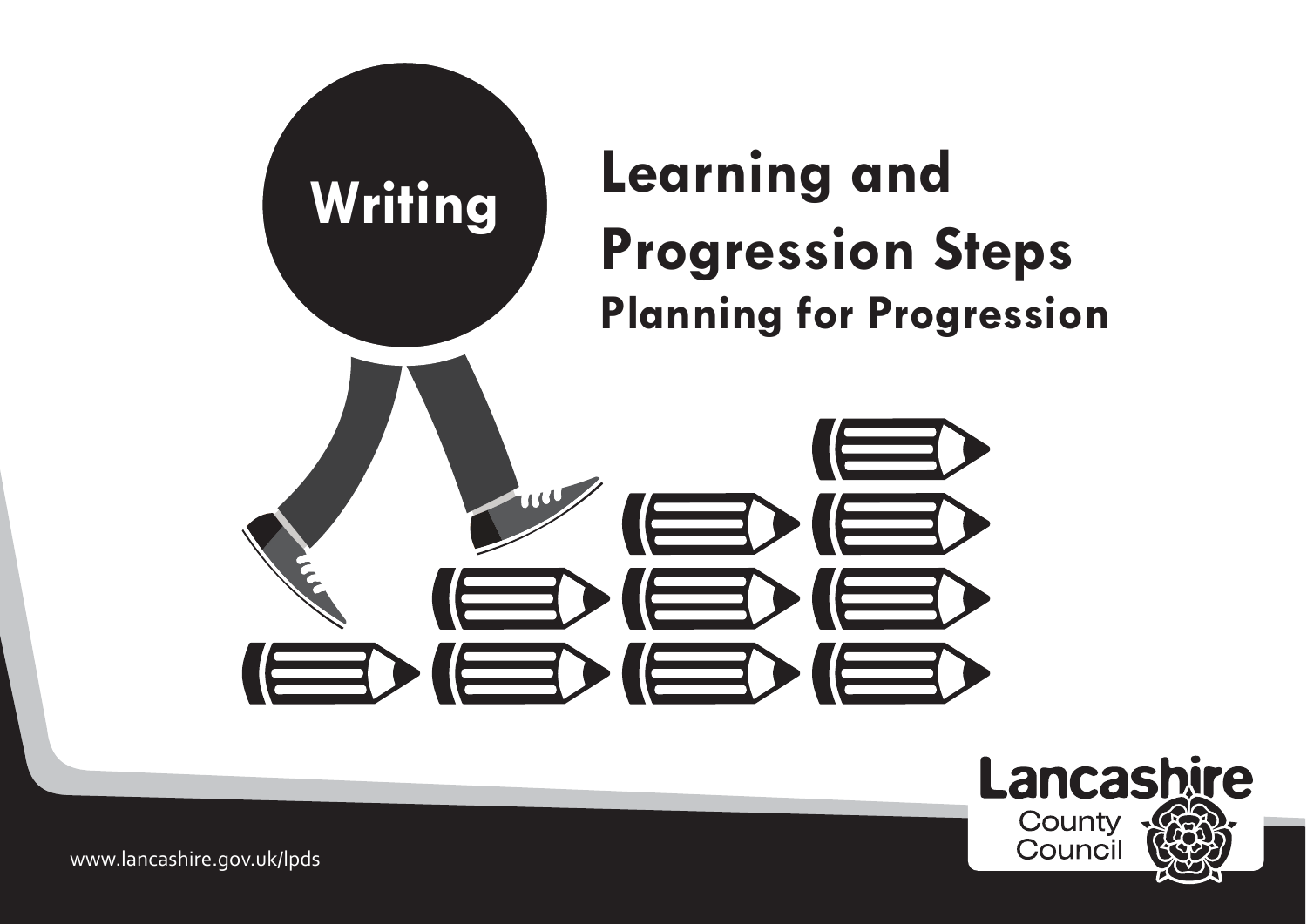#### **What are Learning and Progression Steps (LAPS)?**

The Learning and Progression Steps are designed to scaffold the learning required in order to meet the expectations of the National Curriculum. Statements in the Lancashire Key Learning for Writing document have been broken down into smaller steps to support teachers in planning appropriate learning opportunities. These key pieces of learning will support pupils in becoming effective and reflective independent readers.

#### **Where have they come from?**

The Learning and Progression Steps (LAPS) have been derived from the *Lancashire Key Learning in Writing* statements, identified primarily from the National Curriculum 2014 programmes of study.

#### **How are they different from the** *Key Learning* **Statements?**

The Learning and Progression Steps (LAPS) are smaller, progressive steps which support learning towards the *Key Learning in Writing* expectations. LAPS are numerically ordered from LAP 1 to LAP 3, to reflect the gradual development of the skill/s involved.

#### **How are they different from the Key Learning Indicators of Performance (KLIPs)?**

The Key Learning Indicators of Performance (KLIPs) document is an assessment tool. The Learning and Progression Steps (LAPS) document is a planning tool and is not intended to be used for summative assessment purposes.

#### **Does LAP 1 mean a child is 'entering', LAP 2 'developing' and LAP 3 'secure'?**

No. The terms 'entering', 'developing' and 'secure' are used in Lancashire's assessment approach, KLIPs, as summative judgements in relation to age related expectations. Definitions for these terms can be found in the introduction to the KLIPs document.

#### **How might** *Learning and Progression Steps (LAPS) in Writing* **be useful?**

*Learning and Progression Steps* (LAPS) may be used in a number of ways.

For whole class teaching, LAPS may be used to support differentiation. When planning Guided Writing, it may be appropriate to use LAPS statements to inform learning objectives for a session or number of sessions. In order to ensure that gaps in learning are addressed, teachers may find it helpful to use different LAPS grids for different groups.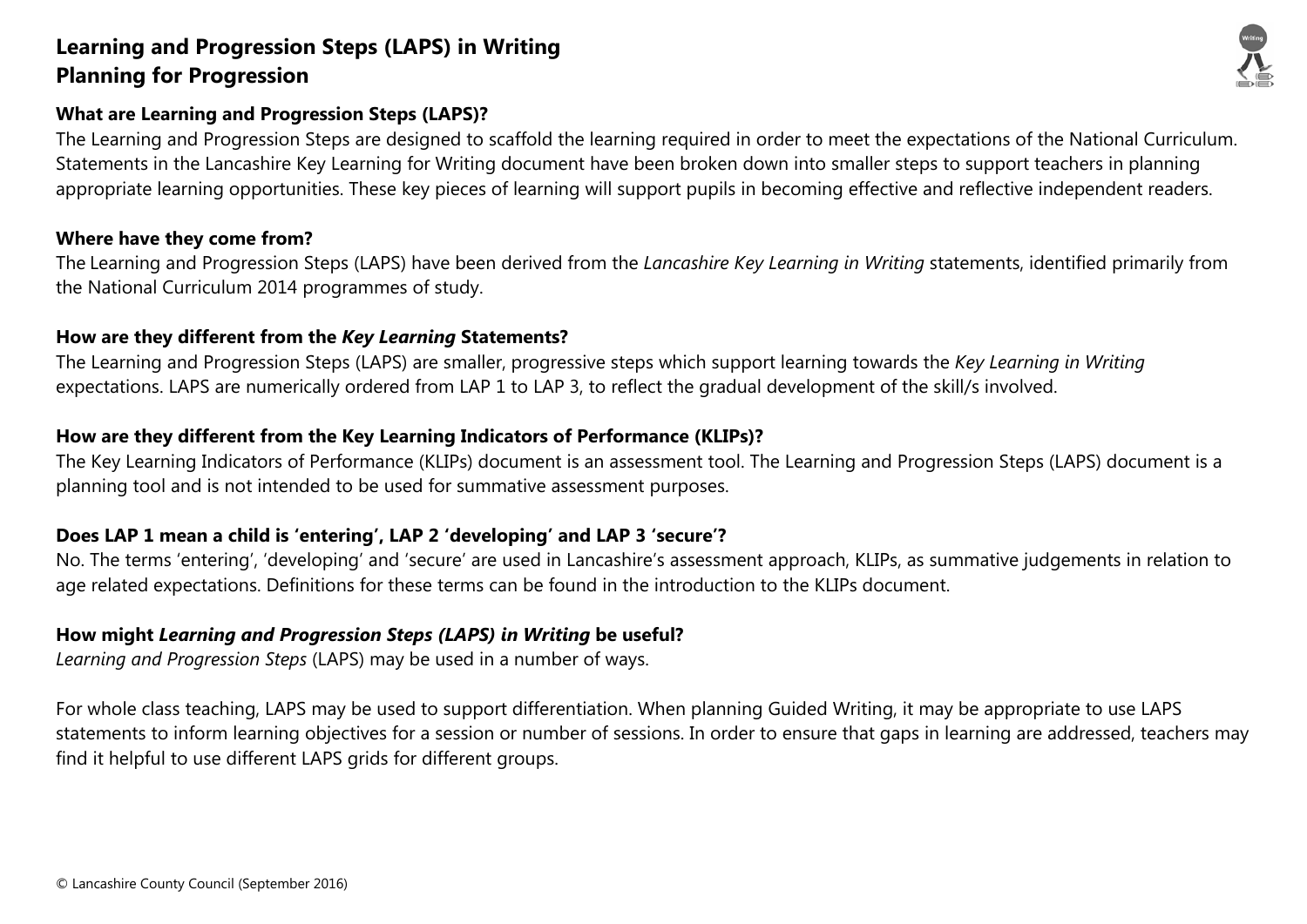

LAPS should be selected according to the learning needs of the individual or group. Some children may need to progress through LAPS 1, 2 and 3 in order to meet an age related expectation, whereas others may have a different starting point, perhaps beginning at LAP 3, thus meeting the age related expectation sooner. Emphasis however, should always be on developing breadth and depth of learning to ensure skills, knowledge and understanding are sufficiently embedded before moving on.

#### **Are LAPS suitable to use as pupil targets for Writing?**

The Lancashire Primary English Team has produced an accompanying document which contains pupil targets written in child-friendly language. These targets relate directly to the Learning and Progression Steps (LAPS).

The following Lancashire writing documents can be downloaded from **www.lancsngfl.ac.uk**

- Key Learning in Writing.
- Learning and Progression Steps (LAPS) in Writing: Group Writing Grids.
- Learning and Progression Steps (LAPS) in Writing: Children's Targets for Writing.
- Key Learning Indicators of Performance in Writing (KLIPs).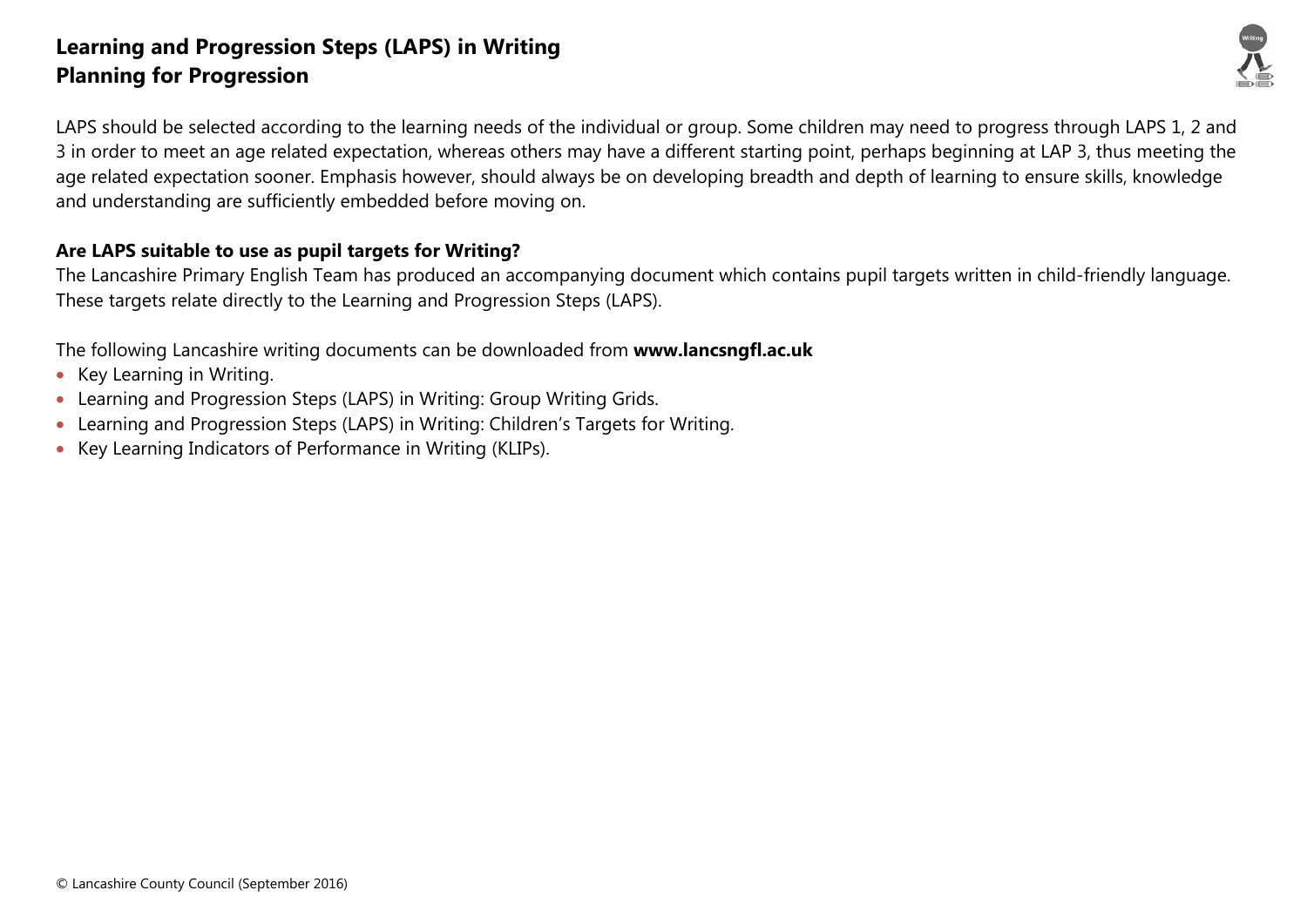

| <b>Range of</b><br><b>Writing:</b>                      | • Fiction e.g. traditional tales, stories with repetitive patterns, stories from other cultures, fantasy.<br>• Non-fiction e.g. instructions, recounts, non-chronological reports.<br>• Poetry e.g. poems on a theme, traditional rhymes. |                                                                                                                                                                        |                                                                                                                                                                                        |                                                                                                                                                              |
|---------------------------------------------------------|-------------------------------------------------------------------------------------------------------------------------------------------------------------------------------------------------------------------------------------------|------------------------------------------------------------------------------------------------------------------------------------------------------------------------|----------------------------------------------------------------------------------------------------------------------------------------------------------------------------------------|--------------------------------------------------------------------------------------------------------------------------------------------------------------|
|                                                         | LAP <sub>1</sub>                                                                                                                                                                                                                          | LAP <sub>2</sub>                                                                                                                                                       | LAP <sub>3</sub>                                                                                                                                                                       | <b>Key Learning</b>                                                                                                                                          |
| Vocabulary,<br><b>Grammar and</b><br><b>Punctuation</b> | • Repeat a simple sentence modelled,<br>e.g. spoken by an adult or puppet.<br>Replicate in writing so that it can be<br>read by themselves and others.                                                                                    | • Say, and hold in memory whilst<br>writing, sentences that can be read by<br>themselves and others.                                                                   | • Say, and hold in memory whilst<br>writing, sentences that can be read by<br>themselves and others, including those<br>with the joining word 'and.                                    | • Say, and hold in memory whilst<br>writing, simple sentences which make<br>sense.<br>• Write simple sentences that can be<br>read by themselves and others. |
|                                                         | • With adult prompting, separate words<br>with spaces, e.g. using a finger or<br>lollipop stick as a spacer.                                                                                                                              | • Separate words with spaces.                                                                                                                                          | • Separate words with spaces of a<br>roughly consistent size.                                                                                                                          | • Separate words with spaces.                                                                                                                                |
|                                                         | • Use full stops to demarcate simple<br>sentences.                                                                                                                                                                                        | • Use capital letters and full stops to<br>demarcate simple sentences.                                                                                                 | • Use capital letters and full stops to<br>demarcate simple sentences in<br>independent writing.                                                                                       | • Use punctuation to demarcate simple<br>sentences (capital letters and full<br>stops).                                                                      |
|                                                         | • Recognise and write from memory<br>capital letters.<br>• Use capital letter for the personal<br>pronoun I.                                                                                                                              | • Use capital letters for names of people,<br>places and days of the week.                                                                                             | • Use capital letters for names of people,<br>places, days of the week and the<br>personal pronoun I, e.g. editing and<br>improving independent writing with<br>support.               | • Use capital letters for names of people,<br>places and days of the week.<br>• Use capital letter for the personal<br>pronoun I.                            |
|                                                         | • Identify and use question marks.                                                                                                                                                                                                        | • Identify and use exclamation marks.                                                                                                                                  | • Identify and use question marks and<br>exclamation marks in independent<br>writing.                                                                                                  | • Identify and use question marks and<br>exclamation marks.                                                                                                  |
|                                                         | • Use the joining word and to link words<br>in sentences, e.g. Henry had a duck<br>and a dog. Penguins can slip and<br>slide.                                                                                                             | • Use the joining word and to link<br>clauses, e.g. They all pulled the turnip<br>and it came out of the ground. Peel the<br>banana and slice it into pieces.          | • Use the joining word and to link words<br>and clauses in independent writing.                                                                                                        | • Use the joining word and to link words<br>and clauses.                                                                                                     |
|                                                         |                                                                                                                                                                                                                                           | • Use the joining word but to link words<br>(I have two sisters but no brothers.)<br>and clauses (Cinderella wanted to go<br>to the ball but she didn't have a dress). | • Use the joining word or to link words (I<br>could sleep in the tent or the caravan.)<br>and clauses (The Little Robot could<br>stay in the forest or he could ride on<br>the train). | • Extend range of joining words to link<br>words and clauses using but and or.                                                                               |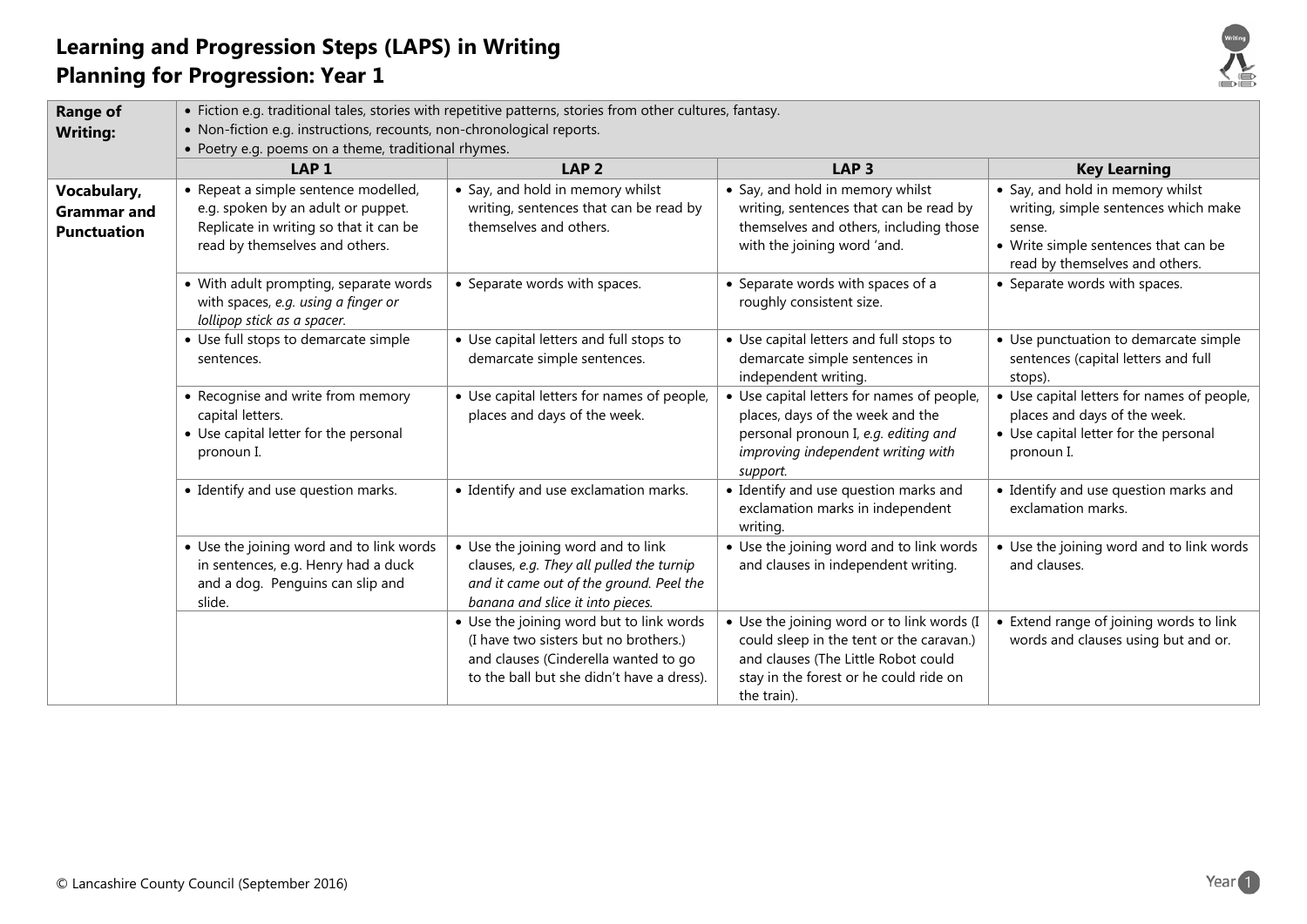

| <b>Composition:</b><br><b>Planning</b>                         | • Orally plan and sequence ideas in<br>narrative, e.g. with adult support,<br>create a story using small world props<br>or pictures and orally rehearse.<br>• Orally rehearse ideas linked to non-<br>fiction, e.g. pass a 'microphone'<br>around the group, into which each<br>child can speak their sentence. | • Sequence ideas and events in<br>narrative, e.g. creating a story map and<br>using it to orally rehearse ideas.                                                                                                                   | • Use familiar plots for structuring the<br>opening, middle and end of their<br>stories, e.g. innovating on a known<br>story and orally rehearse.                                                  | • Orally plan and rehearse ideas.<br>• Sequence ideas and events in<br>narrative.<br>• Use familiar plots for structuring the<br>opening, middle and end of their<br>stories. |
|----------------------------------------------------------------|-----------------------------------------------------------------------------------------------------------------------------------------------------------------------------------------------------------------------------------------------------------------------------------------------------------------|------------------------------------------------------------------------------------------------------------------------------------------------------------------------------------------------------------------------------------|----------------------------------------------------------------------------------------------------------------------------------------------------------------------------------------------------|-------------------------------------------------------------------------------------------------------------------------------------------------------------------------------|
|                                                                |                                                                                                                                                                                                                                                                                                                 | • Sequence events in non-fiction<br>recounts, e.g. use pictures and props<br>to create a simple timeline, adding<br>sequencing vocabulary such as 'first',<br>'next', 'after that' and 'finally'. Use<br>these to orally rehearse. | • Sequence ideas and events in different<br>non-fiction texts, e.g. decide on<br>information or events to put on each<br>page in a simple non-fiction book.                                        | • Sequence ideas and events in non-<br>fiction.                                                                                                                               |
| <b>Composition:</b><br><b>Drafting and</b><br><b>Writing</b>   | • Orally compose every sentence before<br>writing, e.g. say the sentence three<br>times to fix it in working memory.                                                                                                                                                                                            | • Orally compose every sentence before<br>writing, including compound<br>sentences using the joining words<br>'and' and 'but'.                                                                                                     | • Orally compose every sentence before<br>writing including compound sentences<br>using the joining words 'and', 'but' and<br>'or'.                                                                | • Orally compose every sentence before<br>writing.                                                                                                                            |
|                                                                | • With adult support, reread every<br>sentence to check it makes sense.                                                                                                                                                                                                                                         | • Re-read every sentence to check it<br>makes sense.                                                                                                                                                                               | • Independently re-read every sentence<br>to check it makes sense but focusing<br>particularly on those which use joining<br>words.                                                                | • Re-read every sentence to check it<br>makes sense.                                                                                                                          |
|                                                                | • Orally compose and write sentences to<br>form short narratives.                                                                                                                                                                                                                                               | • Orally compose and sequence their<br>own sentences to write short<br>narratives.                                                                                                                                                 | • Orally compose and sequence their<br>own sentences, including some which<br>use joining words, to write short<br>narratives.                                                                     | • Compose and sequence their own<br>sentences to write short narratives.                                                                                                      |
|                                                                | • Orally compose simple sentences to<br>write short non-fiction texts, e.g.<br>Information text, postcard, instructions.                                                                                                                                                                                        | • Orally compose and sequence their<br>own sentences to write short<br>nonfiction texts, e.g. recounts,<br>instructions.                                                                                                           | • Orally compose and sequence their<br>own sentences to write short non-<br>fiction texts, e.g. recounts, information<br>texts.                                                                    | • Compose and sequence their own<br>sentences to write short non-fiction<br>texts, e.g. recounts, information texts,<br>instructions.                                         |
| <b>Composition:</b><br><b>Evaluating and</b><br><b>Editing</b> | • Discuss their writing with adults and<br>peers, giving an opinion, e.g. I like my<br>story because                                                                                                                                                                                                            | • Discuss their writing with adults,<br>saying what they like about it, e.g. my<br>favourite word is                                                                                                                               | • Discuss their writing with adults and<br>peers, e.g. using speaking frames such<br>as 'The best word I have used is'; 'My<br>handwriting is good because'; 'I am<br>proud of my writing because' | • Discuss their writing with adults and<br>peers.                                                                                                                             |
| <b>Composition:</b><br><b>Performing</b>                       | • Read their writing to an adult.                                                                                                                                                                                                                                                                               | • Read their writing audibly to a small<br>group.                                                                                                                                                                                  | • Read aloud their writing audibly to<br>adults and peers, e.g. larger group or<br>whole class.                                                                                                    | • Read aloud their writing audibly to<br>adults and peers.                                                                                                                    |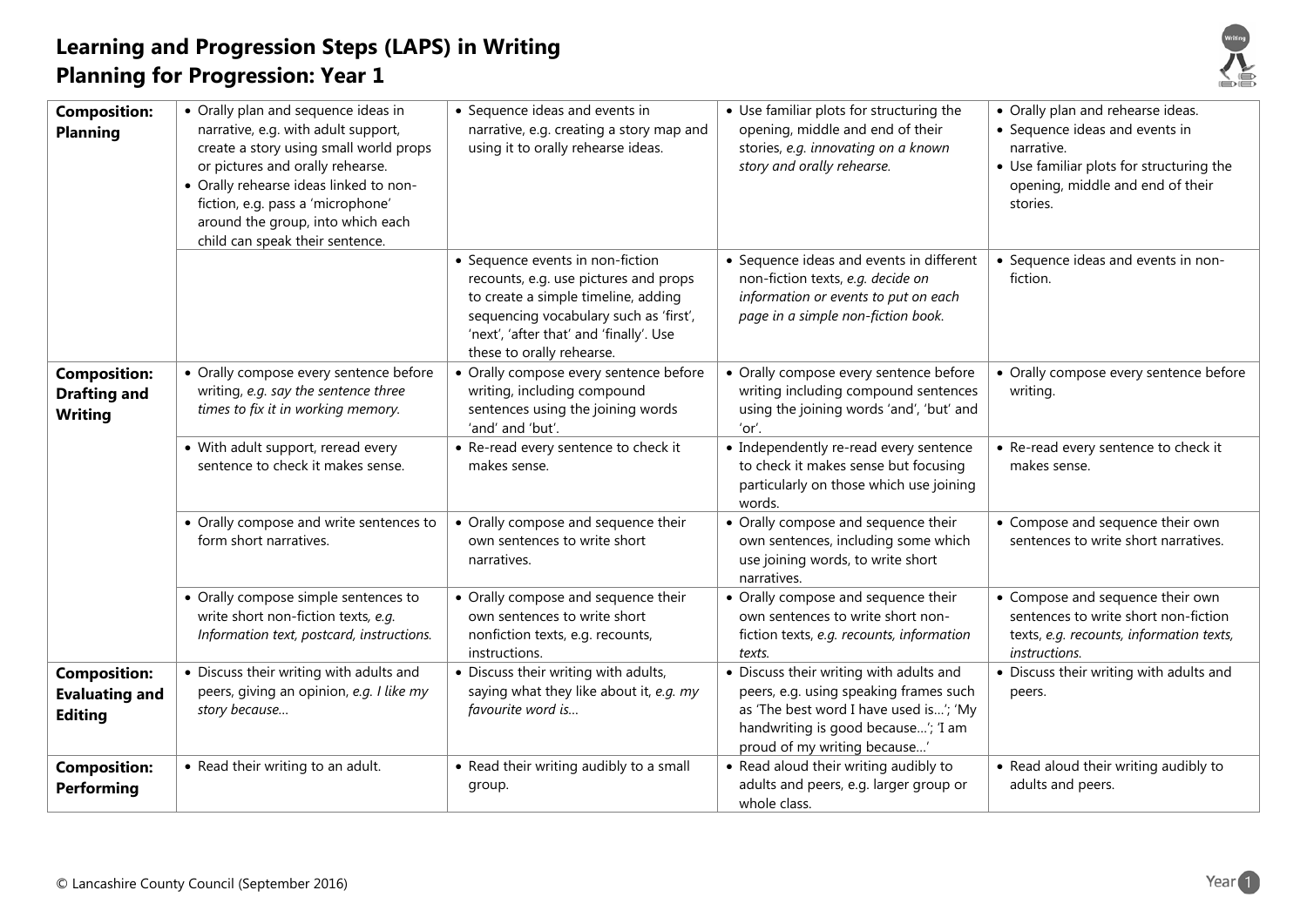

| <b>Range of</b><br><b>Writing:</b>                      | • Fiction e.g. traditional tales, stories with familiar settings, animal adventures, stories based on models from reading.<br>• Non-fiction, e.g. instructions, recounts, letters, persuasive texts, non-chronological reports, explanations.<br>• Poetry e.g. classic poems, poems on a theme, poems with a structure. |                                                                                                                                                                                                                             |                                                                                                                                                                                                                                                           |                                                                                                                                                                                         |  |
|---------------------------------------------------------|-------------------------------------------------------------------------------------------------------------------------------------------------------------------------------------------------------------------------------------------------------------------------------------------------------------------------|-----------------------------------------------------------------------------------------------------------------------------------------------------------------------------------------------------------------------------|-----------------------------------------------------------------------------------------------------------------------------------------------------------------------------------------------------------------------------------------------------------|-----------------------------------------------------------------------------------------------------------------------------------------------------------------------------------------|--|
|                                                         | LAP <sub>1</sub>                                                                                                                                                                                                                                                                                                        | LAP <sub>2</sub>                                                                                                                                                                                                            | LAP <sub>3</sub>                                                                                                                                                                                                                                          | <b>Key Learning</b>                                                                                                                                                                     |  |
| Vocabulary,<br><b>Grammar</b> and<br><b>Punctuation</b> | • Say, write and punctuate simple and<br>compound sentences using the joining<br>words and and but (co-ordination).                                                                                                                                                                                                     | • Say, write and punctuate simple and<br>compound sentences using the joining<br>words so and or (co-ordination).                                                                                                           | • Within their own writing, edit and<br>improve simple and compound<br>sentences using the joining words and,<br>but, so and or (co-ordination).                                                                                                          | • Say, write and punctuate simple and<br>compound sentences using the joining<br>words and, but, so and or (co-<br>ordination).                                                         |  |
|                                                         | • Use sentences with different forms:<br>questions and exclamations.                                                                                                                                                                                                                                                    | • Use sentences with different forms:<br>statements and commands.                                                                                                                                                           | • Use and punctuate correctly sentences<br>with different forms: statement,<br>question, command, exclamation.                                                                                                                                            | • Use sentences with different forms:<br>statement, question, command,<br>exclamation.                                                                                                  |  |
|                                                         | • Secure the use of full stops, capital<br>letters, exclamation marks and<br>question marks.                                                                                                                                                                                                                            | • With prompting, edit and improve own<br>writing using full stops, capital letters,<br>exclamation marks and question<br>marks.                                                                                            | • Independently, edit and improve own<br>writing using full stops, capital letters,<br>exclamation marks and question<br>marks.                                                                                                                           | • Secure the use of full stops, capital<br>letters, exclamation marks and<br>question marks.                                                                                            |  |
|                                                         |                                                                                                                                                                                                                                                                                                                         | • Use commas to separate items in a list.                                                                                                                                                                                   | • Use commas to separate items in a list<br>in fiction and non-fiction texts,<br>including cross curricular writing.                                                                                                                                      | • Use commas to separate items in a list.                                                                                                                                               |  |
|                                                         |                                                                                                                                                                                                                                                                                                                         |                                                                                                                                                                                                                             | • Use apostrophes for contracted forms<br>e.g. don't, can't, wouldn't, you're, I'll.<br>• Use apostrophes for singular<br>possession in nouns, e.g. the girl's<br>name.                                                                                   | • Use apostrophes for contracted forms<br>e.g. don't, can't, wouldn't, you're, I'll.<br>• Use apostrophes for singular<br>possession in nouns, e.g. the girl's<br>name.                 |  |
|                                                         | • Use subordination for time using when<br>e.g. We went out to play when we had<br>finished our writing. When we had<br>finished our writing, we went out to<br>play                                                                                                                                                    | • Use subordination for time using<br>before and after e.g. We ate our picnic                                                                                                                                               | • Use subordination for time using<br>when, before and after e.g. Mrs<br>Grinling reached for the mustard pot<br>after the plot with Hamish the cat<br>failed. After the plot with Hamish the<br>cat failed, Mrs Grinling reached for the<br>mustard pot. | • Use subordination for time using<br>when, before and after e.g. We went<br>out to play when we had finished our<br>writing. When we had finished our<br>writing, we went out to play. |  |
|                                                         | • Use subordination for reason using<br>because e.g. He wore his coat because<br>it was raining. Because it was raining,<br>he wore his coat.                                                                                                                                                                           | • Use subordination for reason using if<br>e.g. If a plant does not get enough<br>water, it will die. If people eat too much<br>sugar, it can cause tooth decay. If you<br>want to stay healthy, get plenty of<br>exercise. | • Use subordination for reason using<br>because and if e.g. I would go on an<br>exotic holiday if I won the lottery. If I<br>won the lottery, I would go on an exotic<br>holiday.                                                                         | • Use subordination for reason using<br>because and if e.g. I put my coat on<br>because it was raining. Because it was<br>raining, I put on my coat.                                    |  |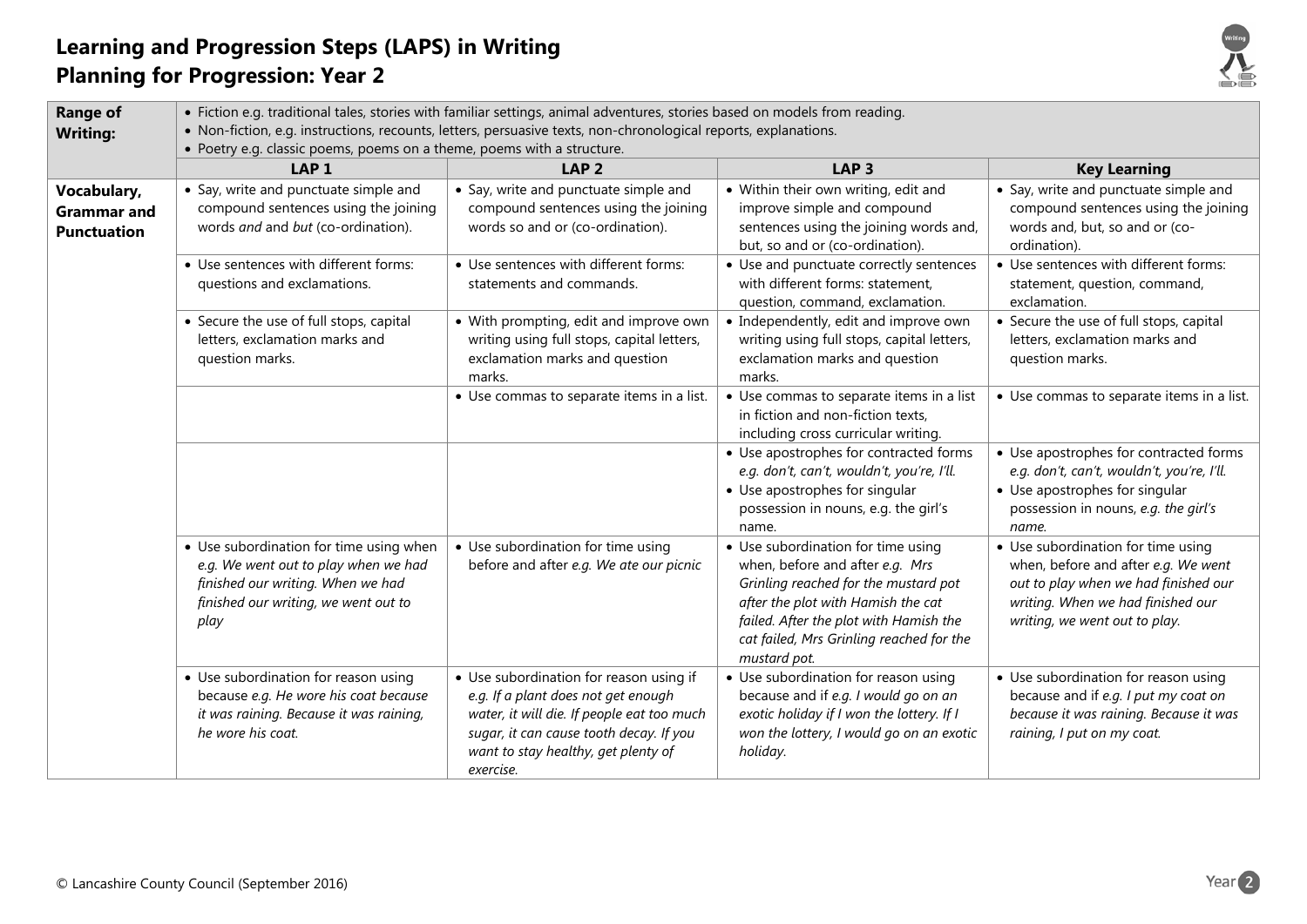

| Vocabulary,<br><b>Grammar</b> and<br><b>Punctuation</b><br>Contd. | • Use the subordinating conjunction<br>that in oral sentences using starter<br>prompts, e.g. I hope that ; My teacher<br>told me that; He said that                                        | • Use the subordinating conjunction<br>that in sentences and use in narrative<br>writing, e.g. Dougal said that he would<br>love to stay.                                                               | • Use the subordinating conjunction<br>that in sentences and use these in<br>non-fiction writing such as a recount<br>or letter, e.g. I thought that Mr Jones<br>was going to fall in the water! I hope<br>that you write back soon.        | • Use the subordinating conjunction that<br>in a sentence, e.g. I hope that it doesn't<br>rain on sports day.                                                                                   |
|-------------------------------------------------------------------|--------------------------------------------------------------------------------------------------------------------------------------------------------------------------------------------|---------------------------------------------------------------------------------------------------------------------------------------------------------------------------------------------------------|---------------------------------------------------------------------------------------------------------------------------------------------------------------------------------------------------------------------------------------------|-------------------------------------------------------------------------------------------------------------------------------------------------------------------------------------------------|
|                                                                   | • Identify, understand and select verbs<br>to complete sentences.                                                                                                                          | • Generate, select, and effectively use<br>verbs.                                                                                                                                                       | • Independently, edit and improve own<br>writing by strengthening the use of<br>verbs.                                                                                                                                                      | • Select, generate and effectively use<br>verbs.                                                                                                                                                |
|                                                                   | • Use the progressive form of verbs in<br>the present tense, orally and in writing,<br>to mark actions in progress, e.g. She is<br>watching television. I am reading my<br>favourite book. | • Explore the progressive form of verbs<br>in the past tense, orally and in writing,<br>to mark actions in progress, e.g. He<br>was singing at the top of his voice. They<br>were flying through space. | • Explore the progressive form of verbs<br>in the present tense (e.g. she is<br>drumming) and past tense (e.g. he was<br>shouting) to mark actions in progress                                                                              | • Explore the progressive form of verbs<br>in the present tense (e.g. she is<br>drumming) and past tense (e.g. he was<br>shouting) to mark actions in progress.                                 |
|                                                                   | • Use past tense accurately and<br>consistently for narratives, recounts<br>and historical reports.                                                                                        | • Use present tense accurately and<br>consistently for non-chronological<br>reports and persuasive adverts.                                                                                             | • Independently, edit and improve own<br>writing to ensure accurate and<br>consistent use of tense, e.g. past tense<br>for narratives and recounts; present<br>tense for non-chronological reports,<br>persuasive adverts and explanations. | • Use past tense for narrative, recount<br>(e.g. diary, newspaper report,<br>biography) historical reports.<br>• Use present tense for non-<br>chronological reports and persuasive<br>adverts. |
|                                                                   | • Identify, understand and select nouns<br>to complete sentences.                                                                                                                          | • Generate, select and effectively use<br>nouns.                                                                                                                                                        | • Independently, edit and improve own<br>writing by strengthening the use of<br>nouns.                                                                                                                                                      | • Select, generate and effectively use<br>nouns.                                                                                                                                                |
|                                                                   | • Generate, select and effectively use<br>adjectives.                                                                                                                                      | • Edit and improve own writing by<br>strengthening the use of adjectives to<br>create simple noun phrases, e.g. the<br>ferocious green dragon.                                                          | • Identify, generate and effectively use<br>noun phrases, e.g. the blue butterfly<br>with shimmering wings (for<br>description), granulated sugar (for<br>specification).                                                                   | • Select, generate and effectively use<br>adjectives                                                                                                                                            |
|                                                                   | • Identify, understand and select<br>adverbs to complete sentences.                                                                                                                        |                                                                                                                                                                                                         | • Independently, edit and improve own<br>writing by strengthening the use of<br>adverbs.                                                                                                                                                    | • Select, generate and effectively use<br>adverbs.                                                                                                                                              |
| <b>Composition:</b><br><b>Planning</b>                            | • Discuss and plan what to write about<br>e.g. story mapping, innovating on a<br>known story, generating and<br>developing vocabulary and ideas.                                           | • Discuss and plan what to write about<br>e.g. story mapping, innovating on a<br>known story, extending vocabulary and<br>ideas.                                                                        | • Discuss and plan what to write about<br>e.g. story mapping, innovating on a<br>known story, drawing on vocabulary<br>and ideas from reading.                                                                                              | . Plan and discuss what to write about<br>e.g. story mapping, collecting new<br>vocabulary, key words and ideas.                                                                                |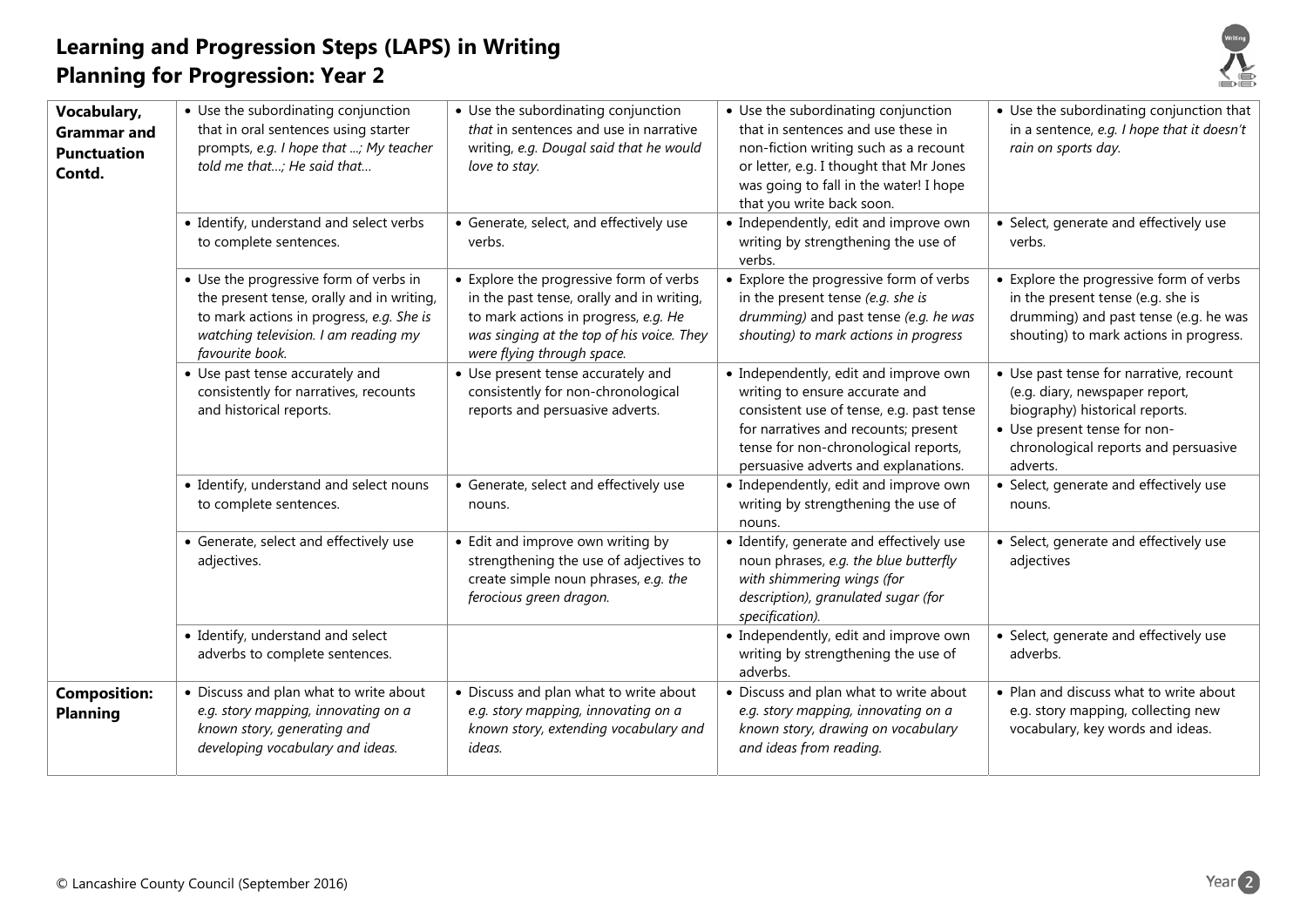

| <b>Composition:</b><br><b>Drafting and</b><br><b>Writing</b>   | • Orally rehearse each sentence prior to<br>writing including simple and<br>compound sentences.                                                                                                                                    | • Orally rehearse every sentence before<br>writing, including those which have<br>been extended.                                                                                                                                                                                                     | • Drawing on sentence structures from<br>known texts, orally rehearse every<br>sentence before writing, e.g. This is a<br>story about a rat. Not any old rat but a<br>rat who travelled the highway!                                                                       | • Orally rehearse each sentence prior to<br>writing.                                                                                                                                                                   |
|----------------------------------------------------------------|------------------------------------------------------------------------------------------------------------------------------------------------------------------------------------------------------------------------------------|------------------------------------------------------------------------------------------------------------------------------------------------------------------------------------------------------------------------------------------------------------------------------------------------------|----------------------------------------------------------------------------------------------------------------------------------------------------------------------------------------------------------------------------------------------------------------------------|------------------------------------------------------------------------------------------------------------------------------------------------------------------------------------------------------------------------|
|                                                                | • Identify purpose and audience for<br>writing, e.g. to entertain children in<br>Reception with our traditional tales.<br>Discuss the language needed, e.g. story<br>book language; repeated words and<br>phrases to join in with. | • Identify purpose and audience for<br>writing, e.g. to entertain our classmates<br>with our explorer stories. Discuss<br>structure needed, e.g. an opening<br>which introduces the character,<br>problem/s and ending. Plan and write<br>clear sections, drafting short sections as<br>appropriate. | • Identify purpose and audience for<br>writing, e.g. to persuade children in<br>Year 1 to visit our farm shop. Discuss<br>the language and structural<br>organisation needed, e.g. a snappy<br>slogan, a question, alliteration, bullet<br>points, exclamations, captions. | • Use specific text type features to write<br>for a range of audiences and purposes<br>e.g. to instruct, inform, entertain,<br>explain, discuss, persuade.                                                             |
| <b>Composition:</b><br><b>Evaluating and</b><br><b>Editing</b> | • Edit and improve own writing with<br>specific guidance from the teacher, e.g.<br>Can you add the question marks to the<br>sentences where they are needed?                                                                       | • Edit and improve own writing with<br>some signposting from the teacher,<br>e.g. I have put a star next to a sentence<br>that I think can be improved. Can you<br>improve it?                                                                                                                       | • Edit and improve own writing in<br>relation to audience and purpose.                                                                                                                                                                                                     | • Edit and improve own writing in<br>relation to audience and purpose.                                                                                                                                                 |
|                                                                | • Evaluate their writing with adults,<br>saying what they think is good about<br>the writing and what might make it<br>even better.                                                                                                | • Discuss and establish a response<br>partner agreement. Use this to support<br>the process of evaluating their writing<br>with peers and adults.                                                                                                                                                    | • Evaluate their writing with adults and<br>peers. Reflect on how well it has met<br>its purpose and the effect on the<br>audience.                                                                                                                                        | • Evaluate their writing with adults and<br>peers.                                                                                                                                                                     |
|                                                                | • Proofread to check for errors in<br>spelling, grammar and punctuation.                                                                                                                                                           | • Proofread to check for errors in<br>spelling, grammar and punctuation,<br>including the correct form of verbs,<br>e.g. spotting and changing he walking<br>to the shop to he walked to the shop.                                                                                                   | • Proofread to check for errors in<br>spelling, grammar and punctuation,<br>including the correct form of verbs,<br>e.g. spotting and changing he walking<br>to the shop to he walked to the shop or<br>he was walking to the shop.                                        | • Proofread to check for errors in<br>spelling, grammar and punctuation.<br>• Proofread to check for correct form of<br>verbs within sentences, e.g. correcting<br>he walking to the shop to he walked to<br>the shop. |
| <b>Performing</b>                                              | • Read aloud their writing with<br>intonation, taking note of punctuation<br>to make the meaning clear, e.g.<br>pausing at full stops, question marks<br>and exclamation marks.                                                    | • Read aloud their writing with<br>intonation taking note of punctuation<br>to make the meaning clear e.g. pausing<br>at commas which separate items in a<br>list.                                                                                                                                   | • Read aloud their writing with tone and<br>intonation, taking note of punctuation<br>to make the meaning clear e.g. pausing<br>at full stops, changing voice in response<br>to an exclamation mark and question<br>mark.                                                  | • Read aloud their writing with<br>intonation to make the meaning clear.                                                                                                                                               |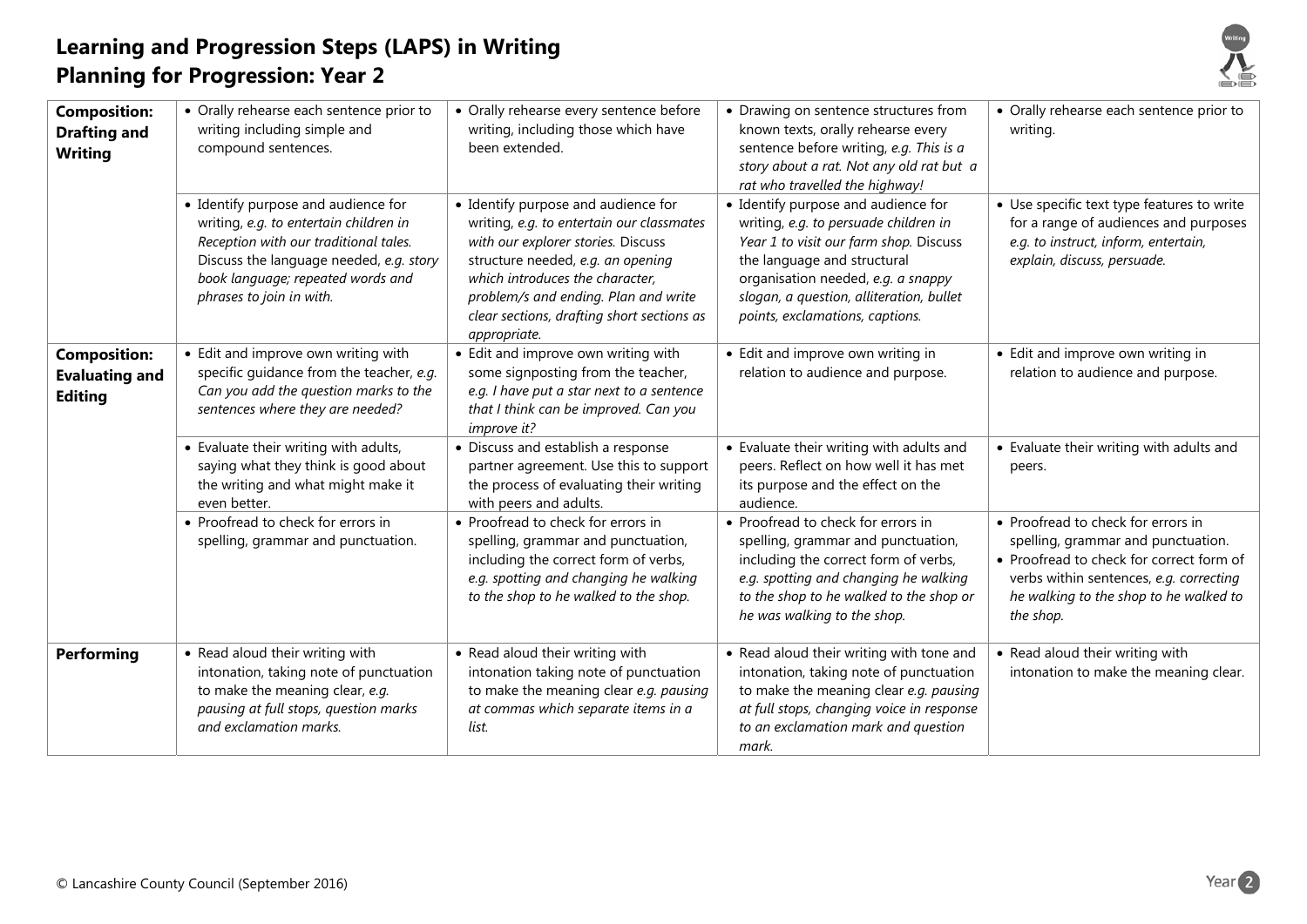

| <b>Range of</b><br><b>Writing:</b> | • Fiction e.g. fables, folk tales, mystery, adventure, fantasy, play scripts.<br>· Non-fiction e.g. persuasive letters, diaries, non-chronological reports, explanations, recounts (biographies), discussion.                                                         |                                                                                                                                                                                                                                                                           |                                                                                                                                                                                                                                                     |                                                                                                                                                                                  |
|------------------------------------|-----------------------------------------------------------------------------------------------------------------------------------------------------------------------------------------------------------------------------------------------------------------------|---------------------------------------------------------------------------------------------------------------------------------------------------------------------------------------------------------------------------------------------------------------------------|-----------------------------------------------------------------------------------------------------------------------------------------------------------------------------------------------------------------------------------------------------|----------------------------------------------------------------------------------------------------------------------------------------------------------------------------------|
|                                    | • Poetry e.g. classic poems, shape poems, calligrams, poems on a theme.<br>LAP <sub>1</sub>                                                                                                                                                                           | LAP <sub>2</sub>                                                                                                                                                                                                                                                          | LAP <sub>3</sub>                                                                                                                                                                                                                                    | <b>Key Learning</b>                                                                                                                                                              |
| Vocabulary,<br><b>Grammar and</b>  | • Identify clauses in sentences.                                                                                                                                                                                                                                      | • Identify clauses in sentences.                                                                                                                                                                                                                                          |                                                                                                                                                                                                                                                     | • Identify clauses in sentences.                                                                                                                                                 |
| <b>Punctuation</b>                 | • Explore and identify main and<br>subordinate clauses in complex<br>sentences.                                                                                                                                                                                       | • Explore and identify main and<br>subordinate clauses in complex<br>sentences.                                                                                                                                                                                           | • Explore and identify main and<br>subordinate clauses in complex<br>sentences.                                                                                                                                                                     | • Explore and identify main and<br>subordinate clauses in complex<br>sentences.                                                                                                  |
|                                    | • Explore, identify and create complex<br>sentences using a range of<br>conjunctions e.g. when, while, before,<br>after.                                                                                                                                              | • Explore, identify and create complex<br>sentences using a range of<br>conjunctions e.g. if, although, so.                                                                                                                                                               | • Explore, identify and create complex<br>sentences using a range of<br>conjunctions e.g. while, since.                                                                                                                                             | • Explore, identify and create complex<br>sentences using a range of<br>conjunctions e.g. when, if because,<br>although, while, since, until, before,<br>after, so.              |
|                                    | • Use the comma to separate clauses in<br>complex sentences where the<br>subordinate clause appears first, e.g.<br>Before he started making films, Walt<br>Disney worked as an artist. After the<br>bird had sprinkled the crumbs, a<br>magnificent forest sprang up. | • Use the comma to separate clauses in<br>complex sentences where the<br>subordinate clause appears first, e.g. If<br>people live near volcanoes, they are in<br>danger of their homes being destroyed.<br>Although the Iron Man fell off the cliff,<br>he wasn't harmed. | • Use the comma to separate clauses in<br>complex sentences where the<br>subordinate clause appears first, e.g.<br>While you were sleeping, I visited the<br>Enchanted Wood. Since they had<br>invaded Britain, the Romans had built<br>many roads. | • Use the comma to separate clauses in<br>complex sentences where the<br>subordinate clause appears first, e.g.<br>Although it was raining, we decided not<br>to take our coats. |
|                                    | • Identify, understand and select<br>prepositions to complete sentences<br>e.g. above, below, beneath, within,<br>outside, beyond.                                                                                                                                    | • Generate and select prepositions for<br>where e.g. above, below, beneath,<br>within, outside, beyond.                                                                                                                                                                   | • Generate, select and effectively use<br>prepositions in own writing e.g.<br>above, below, beneath, within, outside,<br>beyond.                                                                                                                    | · Identify, select, generate and<br>effectively use <b>prepositions</b> for where<br>e.g. above, below, beneath, within,<br>outside, beyond.                                     |
|                                    | • Identify, understand and select<br>adverbs to complete sentences e.g.<br>suddenly, silently, eventually,<br>cautiously, timidly.                                                                                                                                    | • Select, generate and extend the use of<br>adverbs e.g. first, soon, next, later,<br>yesterday, now, instantly, precisely,<br>securely.                                                                                                                                  | • Independently, edit and improve own<br>writing by strengthening the use of<br>adverbs e.g. swiftly, rudely, wearily,<br>gingerly.                                                                                                                 | • Select, generate and effectively use<br>adverbs e.g. suddenly, silently, soon,<br>next, eventually.                                                                            |
|                                    | • Identify speech within a passage of<br>text, e.g. highlight the words spoken by<br>a character and the <i>inverted</i> commas<br>(speech marks).                                                                                                                    | • Identify and use inverted commas<br>(speech marks), to punctuate direct<br>speech e.g. improvise a short exchange<br>of dialogue through role play; write and<br>punctuate the speech using inverted<br>commas.                                                         | • Use inverted commas to punctuate<br>direct speech (speech marks) in<br>independent writing.                                                                                                                                                       | • Use inverted commas to punctuate<br>direct speech (speech marks).                                                                                                              |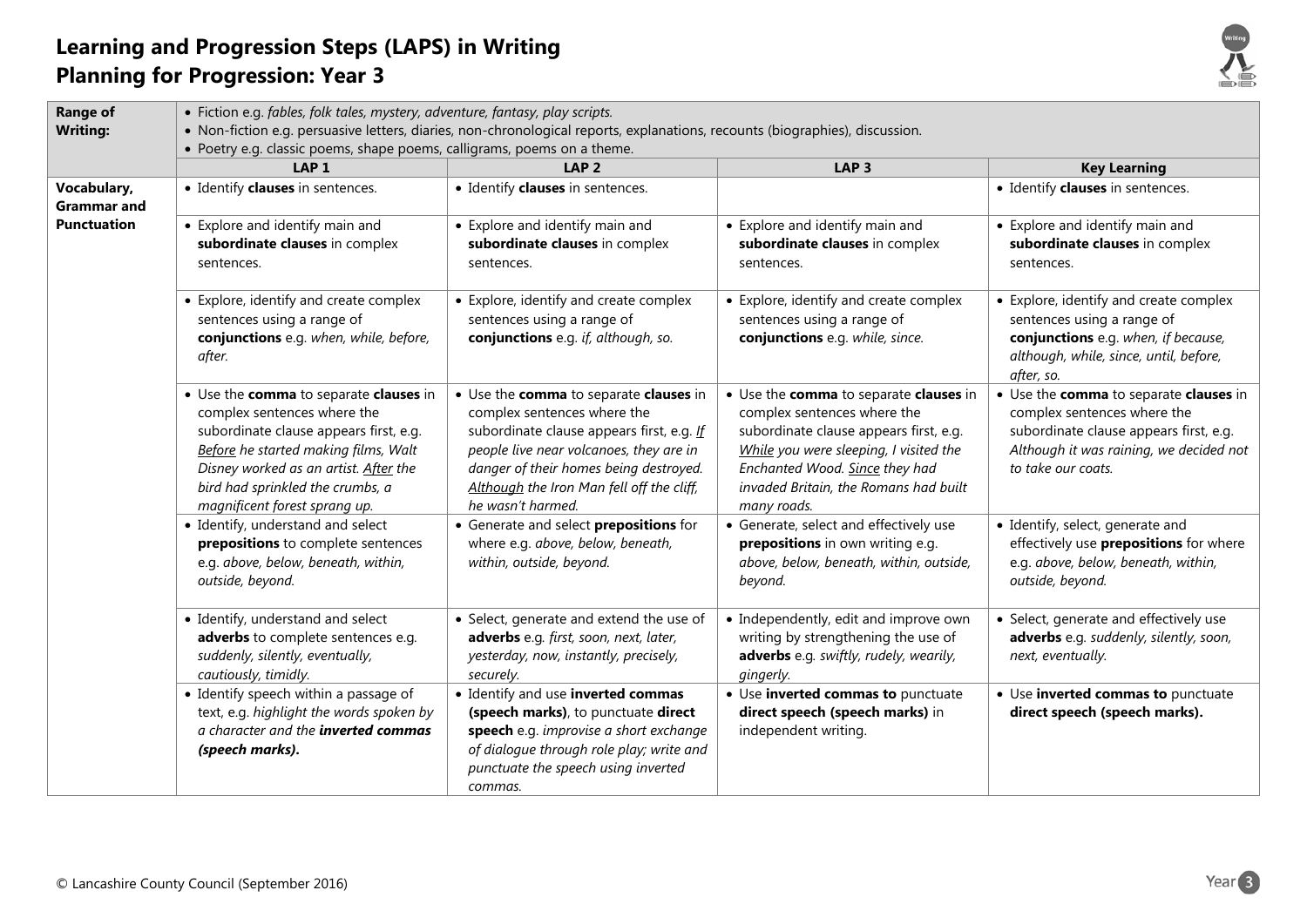

| Vocabulary,                                        | • Identify, understand and select the                                                                                                                                                                                                                                                                                   | • Use perfect form of verbs using have                                                                                                                                                                   | • Independently, edit and improve own                                                                                                                                                                                                                                                                                                                                                                                                               | • Use perfect form of verbs using have                                                                                                          |
|----------------------------------------------------|-------------------------------------------------------------------------------------------------------------------------------------------------------------------------------------------------------------------------------------------------------------------------------------------------------------------------|----------------------------------------------------------------------------------------------------------------------------------------------------------------------------------------------------------|-----------------------------------------------------------------------------------------------------------------------------------------------------------------------------------------------------------------------------------------------------------------------------------------------------------------------------------------------------------------------------------------------------------------------------------------------------|-------------------------------------------------------------------------------------------------------------------------------------------------|
| <b>Grammar and</b><br><b>Punctuation</b><br>Contd. | perfect form of <b>verbs</b> to complete<br>sentences e.g. We have researched<br>healthy foods (present perfect) instead<br>of We researched healthy foods (simple<br>past).                                                                                                                                            | and has to indicate a completed action<br>e.g. Barney said, "I don't know where<br>Stig has gone." (present perfect)<br>instead of Barney said, "I don't know<br>where Stig went." (simple past).        | writing by using the perfect form of<br>verbs where appropriate such as when<br>writing dialogue in narrative and play<br>scripts e.g.<br>Roman Soldier: He has disappeared,<br>Sire! (present perfect) instead of<br>Roman Soldier: He disappeared, Sire!<br>(simple past).                                                                                                                                                                        | and has to indicate a completed action<br>e.g. He has gone out to play (present<br>perfect) instead of he went out to play<br>(simple past).    |
|                                                    | $\bullet$ Use the determiner $a$ or $an$ according<br>to whether the next word begins with<br>a consonant or vowel e.g. a rock, an<br>open box.                                                                                                                                                                         |                                                                                                                                                                                                          |                                                                                                                                                                                                                                                                                                                                                                                                                                                     | $\bullet$ Use the determiner $a$ or $an$ according<br>to whether the next word begins with<br>a consonant or vowel e.g. a rock, an<br>open box. |
| <b>Composition:</b><br><b>Planning</b>             | • Identify purpose and audience for<br>writing, e.g.to retell events from Walt<br>Disney's life for our Year 2 audience.<br>Discuss the vocabulary, grammar and<br>structural organisation needed, e.g.<br>chronological order, information<br>organised in sections/paragraphs, past<br>tense, adverbs to signal time. | • Identify purpose and audience for<br>writing, e.g.to entertain other Year 3<br>children with poems for a class<br>anthology. Discuss the vocabulary,<br>grammar and structural organisation<br>needed. | • Identify purpose and audience for<br>writing, e.g.to entertain children in Year<br>1 with our fantasy stories. Discuss the<br>vocabulary, grammar and structural<br>organisation needed, e.g. opening,<br>build-up, problem, resolution, ending;<br>adjectives and noun phrases to describe<br>settings and characters; a range of<br>simple and compound sentences;<br>occasional use of complex sentences<br>using conjunctions; some dialogue. | • Identify and discuss the purpose,<br>audience, structure, vocabulary and<br>grammar of narrative, non-fiction and<br>poetry.                  |
|                                                    | • Discuss and record ideas for planning<br>using a range of formats, e.g. chunking<br>a plot, story maps, timeline, boxing up.                                                                                                                                                                                          | • Discuss and record ideas for planning,<br>e.g. for poetry, generating and refining<br>vocabulary, experimenting with word<br>combinations, rhyme, rhythm,<br>alliteration, syllable count etc.         | • Discuss and record ideas for planning,<br>e.g. story mountain, chunking a plot<br>and innovating, flow charts, boxing up<br>a non-fiction text and innovating,<br>spidergrams.                                                                                                                                                                                                                                                                    | • Discuss and record ideas for planning<br>using a range of formats, e.g. chunking<br>a plot, story maps, flow charts, boxing<br>up.            |
|                                                    | • Identify purpose and audience for<br>writing, e.g.to retell events from Walt<br>Disney's life for our Year 2 audience.<br>Discuss the vocabulary, grammar and<br>structural organisation needed, e.g.<br>chronological order, information<br>organised in sections/paragraphs, past<br>tense, adverbs to signal time. | • Identify purpose and audience for<br>writing, e.g.to entertain other Year 3<br>children with poems for a class<br>anthology. Discuss the vocabulary,<br>grammar and structural organisation<br>needed. | • Identify purpose and audience for<br>writing, e.g.to entertain children in Year<br>1 with our fantasy stories. Discuss the<br>vocabulary, grammar and structural<br>organisation needed, e.g. opening,<br>build-up, problem, resolution, ending;<br>adjectives and noun phrases to describe<br>settings and characters; a range of<br>simple and compound sentences;<br>occasional use of complex sentences<br>using conjunctions; some dialogue. | • Identify and discuss the purpose,<br>audience, structure, vocabulary and<br>grammar of narrative, non-fiction and<br>poetry.                  |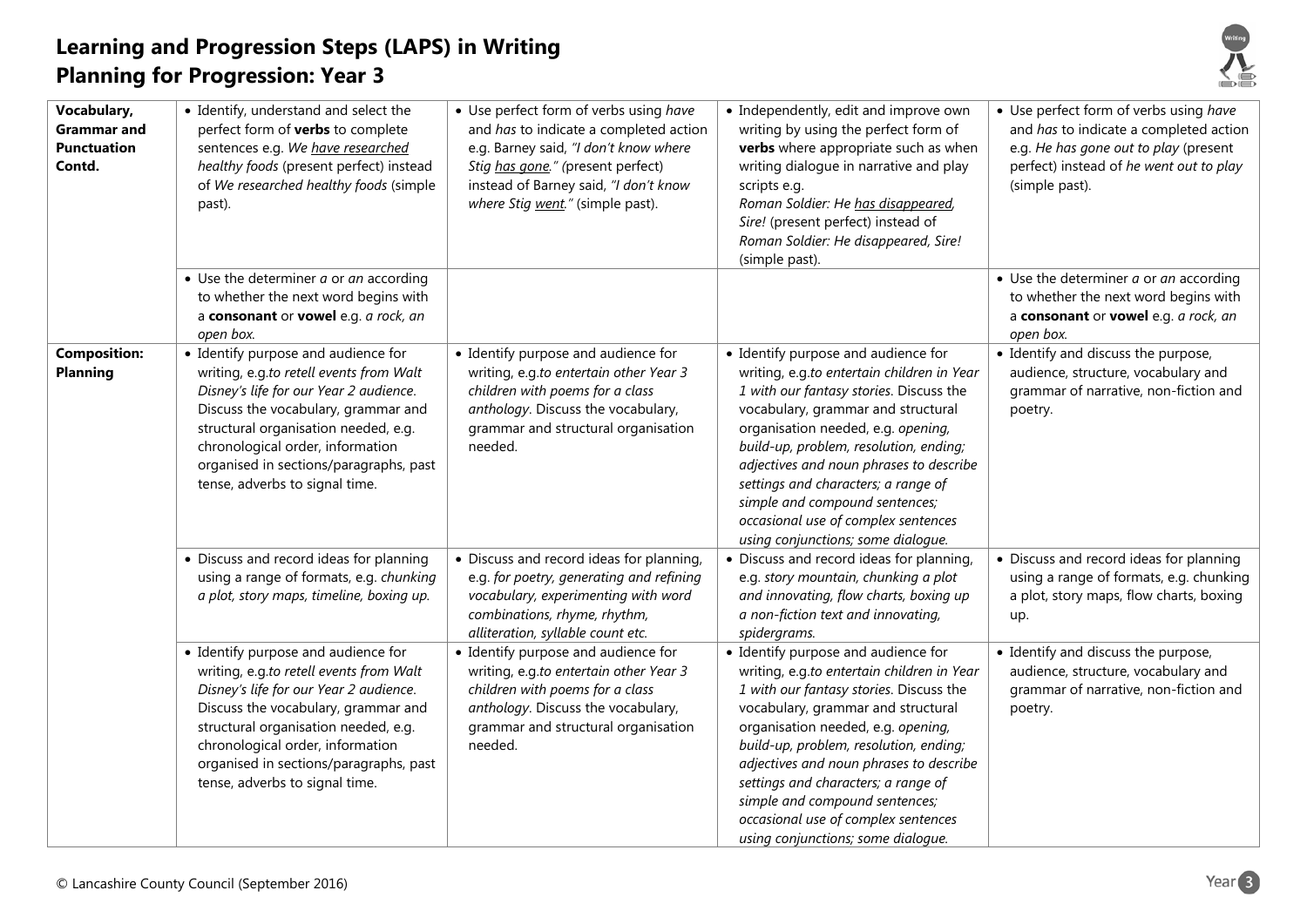

| <b>Composition:</b><br><b>Drafting and</b><br><b>Writing</b>   | • Create and develop characters for<br>narrative, e.g. using adjectives, noun<br>phrases, powerful verbs, adding detail<br>to describe appearance and behaviour.<br>• Improve a passage prepared by the<br>teacher (e.g. one written using simple<br>sentences only) with a focus on<br>different sentence structures. | • Improvise, create and write dialogue<br>using inverted commas (speech<br>marks), synonyms for 'said' and,<br>where appropriate, adverbs e.g. "Get<br>out of here!" shouted Bob angrily.<br>• During composition, use different<br>sentence structures. Orally compose<br>alternatives and select from these<br>according to effect created (see VGP). | • Create and develop settings for<br>narrative, e.g. precise nouns, adjectives,<br>noun phrases, details relating to the five<br>senses.<br>• During and after composition,<br>independently, edit and improve own<br>writing by using different sentence<br>structures (see VGP). | • Create and develop settings for<br>narrative.<br>• Create and develop characters for<br>narrative.<br>• Improvise, create and write dialogue. |
|----------------------------------------------------------------|------------------------------------------------------------------------------------------------------------------------------------------------------------------------------------------------------------------------------------------------------------------------------------------------------------------------|---------------------------------------------------------------------------------------------------------------------------------------------------------------------------------------------------------------------------------------------------------------------------------------------------------------------------------------------------------|------------------------------------------------------------------------------------------------------------------------------------------------------------------------------------------------------------------------------------------------------------------------------------|-------------------------------------------------------------------------------------------------------------------------------------------------|
|                                                                | • Using facts provided by the teacher,<br>group related material into paragraphs<br>e.g. sort facts on cards under headings<br>provided.                                                                                                                                                                               | • Group related material into<br>paragraphs, e.g. write facts about a<br>well-known subject on individual sticky<br>notes and group these under headings<br>provided by the teacher.                                                                                                                                                                    | · Group related material into<br>paragraphs, identifying suitable<br>headings, e.g. write facts about a well-<br>known subject on individual sticky<br>notes, discuss how these might be<br>grouped, agree on headings and sort<br>accordingly.                                    | · Group related material into<br>paragraphs.<br>• Use headings and sub headings to<br>organise information.                                     |
| <b>Composition:</b><br><b>Evaluating and</b><br><b>Editing</b> | • Proofread to check for errors in<br>spelling, grammar and punctuation in<br>own writing.                                                                                                                                                                                                                             | • Proofread to check for errors in<br>spelling, grammar and punctuation in<br>own and others' writing.                                                                                                                                                                                                                                                  | • Proofread to check for errors in<br>spelling, grammar and punctuation in<br>own and others' writing, e.g.<br>independently using a dictionary to<br>check spellings.                                                                                                             | • Proofread to check for errors in<br>spelling, grammar and punctuation in<br>own and others' writing.                                          |
|                                                                | • Discuss own writing with the teacher<br>and make some improvements the<br>light of evaluation.                                                                                                                                                                                                                       | • Discuss and propose changes with<br>partners and improve writing in the<br>light of evaluation.                                                                                                                                                                                                                                                       | • With a focus on audience and purpose,<br>discuss and propose changes with<br>partners and in small groups. Improve<br>writing in the light of evaluation.                                                                                                                        | • Discuss and propose changes with<br>partners and in small groups.<br>• Improve writing in the light of<br>evaluation.                         |
| Performing                                                     | • Use appropriate intonation, tone and<br>volume to present their writing to a<br>group or class.                                                                                                                                                                                                                      | • Use appropriate intonation, tone and<br>volume to present their writing to a<br>group or class, e.g. pausing at commas<br>to mark clauses in complex sentences in<br>their own story; changing their voice for<br>different characters when reading<br>dialogue.                                                                                      | • Use appropriate intonation, tone and<br>volume to present their writing to a<br>group or class, e.g. using adverbs to<br>inform how something is said.                                                                                                                           | • Use appropriate intonation, tone and<br>volume to present their writing to a<br>group or class.                                               |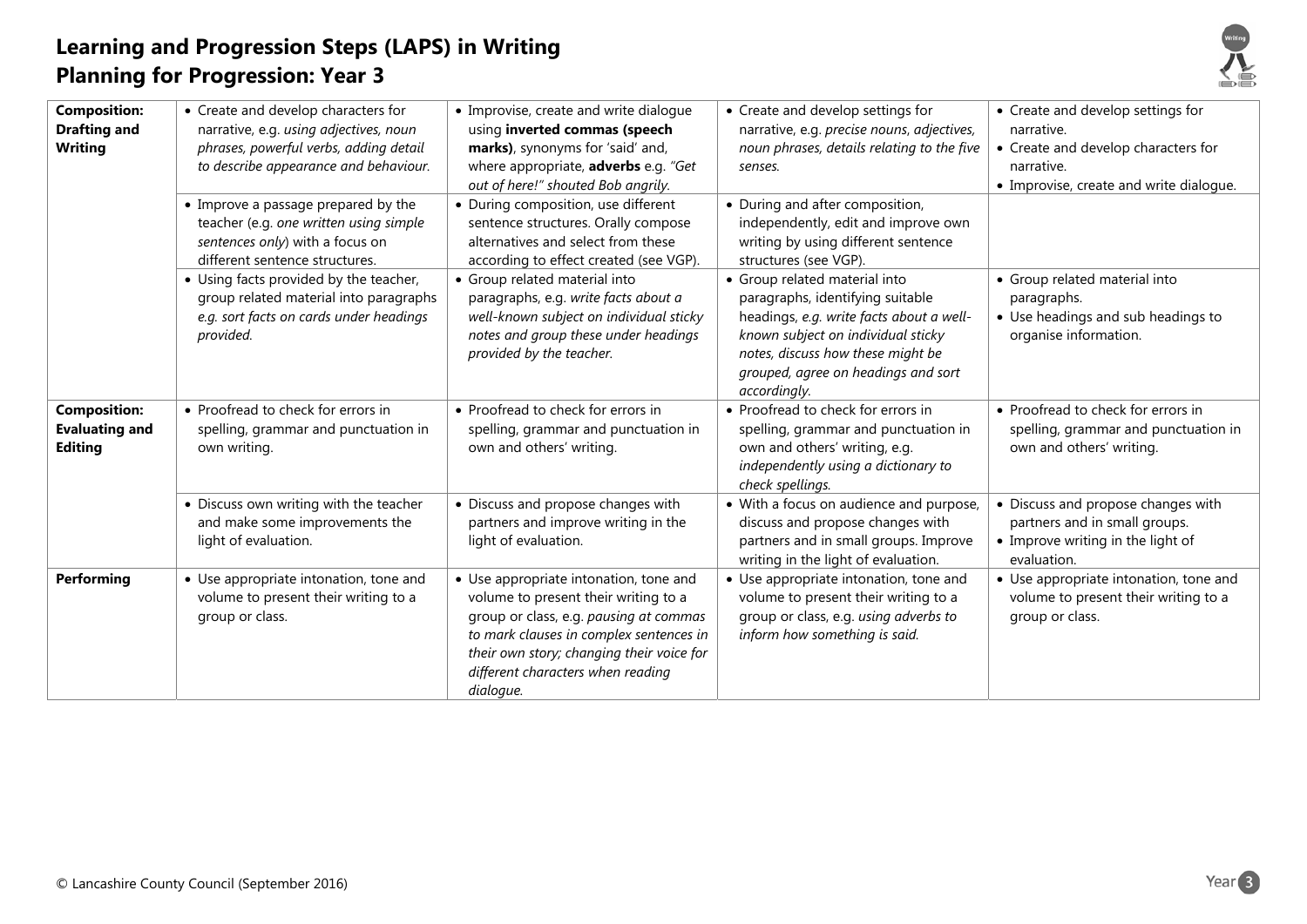

| <b>Range of</b>                                         |                                                                                                                                                                                                           | • Fiction e.g. fairy tales, folk tales, fantasy, myths, stories with issues and dilemmas, play scripts.                                                                                   |                                                                                                                                                                                                  |                                                                                                                                                                                                                                                                                |
|---------------------------------------------------------|-----------------------------------------------------------------------------------------------------------------------------------------------------------------------------------------------------------|-------------------------------------------------------------------------------------------------------------------------------------------------------------------------------------------|--------------------------------------------------------------------------------------------------------------------------------------------------------------------------------------------------|--------------------------------------------------------------------------------------------------------------------------------------------------------------------------------------------------------------------------------------------------------------------------------|
| <b>Writing:</b>                                         |                                                                                                                                                                                                           | • Non-fiction e.g. newspapers, information texts, explanations, persuasion, discussion.                                                                                                   |                                                                                                                                                                                                  |                                                                                                                                                                                                                                                                                |
|                                                         | • Poetry e.g. classic poems, kennings, haiku, cinquain, poems on a theme.                                                                                                                                 |                                                                                                                                                                                           |                                                                                                                                                                                                  |                                                                                                                                                                                                                                                                                |
|                                                         | LAP <sub>1</sub>                                                                                                                                                                                          | LAP <sub>2</sub>                                                                                                                                                                          | LAP <sub>3</sub>                                                                                                                                                                                 | <b>Key Learning</b>                                                                                                                                                                                                                                                            |
| Vocabulary,<br><b>Grammar and</b><br><b>Punctuation</b> | • Create and use sentences with an<br>adverb starter e.g. Cautiously, Lila<br>approached the fire fiend. Use a<br>comma after an adverb starter.                                                          | • Create complex sentences with adverb<br>starters e.g. Silently trudging through<br>the snow, Sam made his way up the<br>mountain. Use a comma to separate<br>the clauses.               | • Create and use complex sentences<br>with adverb starters in own writing, e.g.<br>Patiently waiting by the harbour, the<br>people gazed at the horizon. Use a<br>comma to separate the clauses. | • Create complex sentences with adverb<br>starters e.g. Silently trudging through<br>the snow, Sam made his way up the<br>mountain.<br>• Use commas to mark clauses in<br>complex sentences.                                                                                   |
|                                                         | • Create sentences with fronted<br>adverbials for when e.g. As the clock<br>struck twelve, the soldiers sprang into<br>action. Use a comma after the fronted<br>adverbial.                                | • Create sentences with fronted<br>adverbials for where e.g. In the<br>distance, a lone wolf howled. Use a<br>comma after the fronted adverbial.<br>• Use commas after fronted adverbials | • Create sentences with fronted<br>adverbials for when and where e.g.<br>Moments later, Brer Rabbit appeared.<br>Above the cliffs, the seagulls soared.<br>Use commas after fronted adverbials.  | • Create sentences with fronted<br>adverbials for when e.g. As the clock<br>struck twelve, the soldiers sprang into<br>action.<br>• Create sentences with fronted<br>adverbials for where e.g. In the<br>distance, a lone wolf howled. Use<br>commas after fronted adverbials. |
|                                                         | • Use inverted commas to punctuate<br>direct speech (speech marks).                                                                                                                                       | • Use inverted commas and other<br>punctuation to indicate direct speech<br>e.g. The tour guide announced, "Be<br>back here at four o' clock."                                            | • Use inverted commas and other<br>punctuation to indicate direct speech.<br>Start a new paragraph when a new<br>speaker says something.                                                         | • Use inverted commas and other<br>punctuation to indicate direct speech<br>e.g. The tour guide announced, "Be<br>back here at four o' clock."                                                                                                                                 |
|                                                         | • Identify, select and effectively use<br>pronouns e.g. third person in narratives<br>and newspapers (she, her, he, his, him,<br>they, them, their, theirs, it, its).                                     | • Identify, select and effectively use<br>pronouns e.g. second person in<br>persuasion (you, your, yours).                                                                                | · Identify, select and effectively use<br>pronouns e.g. first person for diaries,<br>and first person narratives and recounts<br>(l, me, my, mine, we, us our, ours).                            | • Identify, select and effectively use<br>pronouns.                                                                                                                                                                                                                            |
|                                                         | · Use nouns for precision, e.g. burglar<br>rather than man, bungalow rather than<br>house.                                                                                                                | • Explore, identify, collect and use noun<br>phrases e.g. the pale-faced boy with<br>hair like straw.                                                                                     | • Explore, identify, collect and use noun<br>phrases e.g. Mowzer watched the boat<br>out in the ocean. Franny was<br>particularly fond of the folk from up the<br>tree.                          | • Use nouns for precision, e.g. burglar<br>rather than man, bungalow rather than<br>house.<br>• Explore, identify, collect and use noun<br>phrases e.g. the crumbly cookie with<br>tasty marshmallow pieces.                                                                   |
|                                                         | • Explore, identify and use Standard<br>English verb inflections in writing e.g.<br>We were instead of we was. I was<br>instead of I were, I did instead of I done.<br>She saw it instead of she seen it. | • Use Standard English verb inflections<br>for writing e.g. We were instead of we<br>was. I was instead of I were, I did<br>instead of I done. She saw it instead of<br>she seen it.      |                                                                                                                                                                                                  | • Explore, identify and use Standard<br>English verb inflections for writing e.g.<br>We were instead of we was. I was<br>instead of I were, I did instead of I done.<br>She saw it instead of she seen it.                                                                     |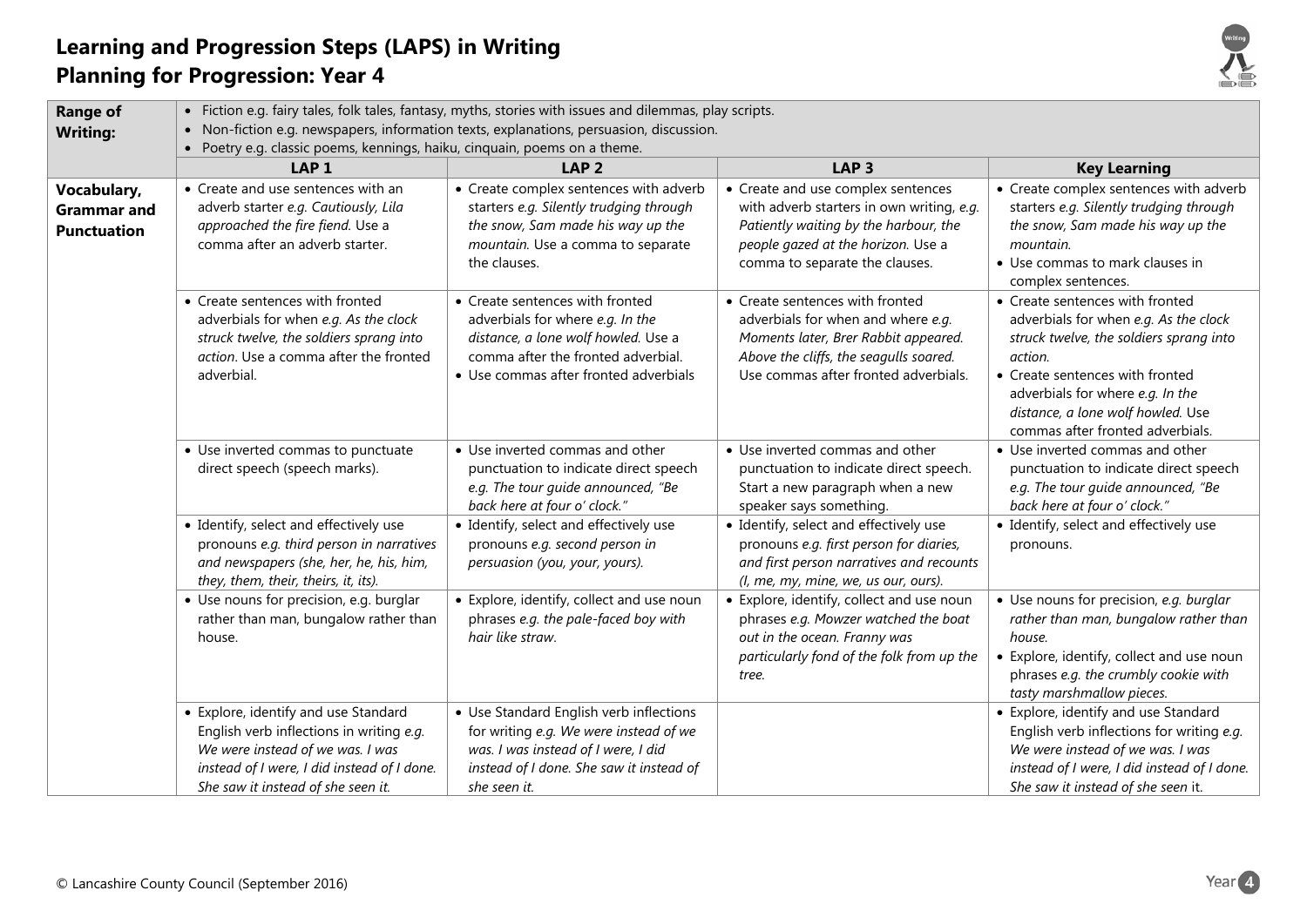

| <b>Composition:</b><br><b>Planning</b>                       | • Identify and discuss the purpose and<br>audience of the writing e.g. to explain<br>a process to our parents. Discuss the<br>structure, vocabulary and grammar<br>needed, e.g. logically sequenced steps<br>and technical vocabulary. | • Identify and discuss the purpose and<br>audience for writing, e.g. to entertain<br>children in Year 3 with our adventure<br>stories. Consider the structure,<br>vocabulary and grammar needed to<br>support this, e.g. powerful verbs to<br>convey action; opening, build-up,<br>problem, resolution ending, some<br>dialogue. | • Identify and discuss the purpose and<br>audience for the writing, e.g. to make<br>our Year 2 readers stop and think with<br>our poems. Carefully consider the<br>structure and vocabulary, e.g. counted<br>syllable structure, precise nouns,<br>alliteration, powerful verbs, effective<br>adjectives.                         | • Read and analyse narrative, non-fiction<br>and poetry in order to plan their own<br>versions.<br>• Identify and discuss the purpose,<br>audience, structure, vocabulary and<br>grammar of narrative, non-fiction and<br>poetry. |
|--------------------------------------------------------------|----------------------------------------------------------------------------------------------------------------------------------------------------------------------------------------------------------------------------------------|----------------------------------------------------------------------------------------------------------------------------------------------------------------------------------------------------------------------------------------------------------------------------------------------------------------------------------|-----------------------------------------------------------------------------------------------------------------------------------------------------------------------------------------------------------------------------------------------------------------------------------------------------------------------------------|-----------------------------------------------------------------------------------------------------------------------------------------------------------------------------------------------------------------------------------|
|                                                              | • Discuss and record ideas for planning<br>e.g. for non-fiction writing, creating a<br>text map or boxing-up text types to<br>create a plan.                                                                                           | • Discuss and record ideas for planning<br>e.g. story mountain, chunking a plot<br>and innovating.                                                                                                                                                                                                                               | • Discuss and record ideas for planning<br>e.g. for poetry, generating and refining<br>vocabulary, experimenting with word<br>combinations, rhyme, rhythm,<br>alliteration, syllable count etc.                                                                                                                                   | · Discuss and record ideas for planning<br>e.g. story mountain, text map, non-<br>fiction bridge, story board, boxing-up<br>text types to create a plan.                                                                          |
| <b>Composition:</b><br><b>Drafting and</b><br><b>Writing</b> | • Develop characterisation using action,<br>dialogue and description.                                                                                                                                                                  | • Develop settings using vocabulary to<br>create emphasis, humour, atmosphere,<br>or suspense.                                                                                                                                                                                                                                   | • Plan and write an opening paragraph<br>which combines setting and<br>character/s.                                                                                                                                                                                                                                               | • Develop settings and characterisation<br>using vocabulary to create emphasis,<br>humour, atmosphere, suspense.<br>• Plan and write an opening paragraph<br>which combines setting and<br>character/s.                           |
|                                                              | • Improvise and compose dialogue<br>between two characters.                                                                                                                                                                            | • Improvise and compose dialogue to<br>show, or give clues about how a<br>character is feeling, e.g. 'You're<br>dishonest and ungrateful!' shouted the<br>Pied Piper.                                                                                                                                                            | • Improvise and compose dialogue,<br>demonstrating their understanding of<br>Standard English (for narrative<br>sections) and non-Standard English<br>(for some speech), e.g. "Don't just<br>stand there - wash your 'ands." Mum<br>turned away to lay the table.<br>" $Eh$ ?"<br>"Don't say 'eh', say 'pardon'," she<br>snapped. | • Improvise and compose dialogue,<br>demonstrating their understanding of<br>Standard and non-Standard English.                                                                                                                   |
|                                                              | • Improve a passage prepared by the<br>teacher (e.g. one written using simple<br>and compound sentences only) with a<br>focus on different sentence structures.                                                                        | · During composition, use different<br>sentence structures. Orally compose<br>alternatives and select from these<br>according to effect created (see VGP).                                                                                                                                                                       | • During and after composition,<br>independently, edit and improve own<br>writing by using different sentence<br>structures (see VGP).                                                                                                                                                                                            | • Use different sentence structures (see<br>VGP).                                                                                                                                                                                 |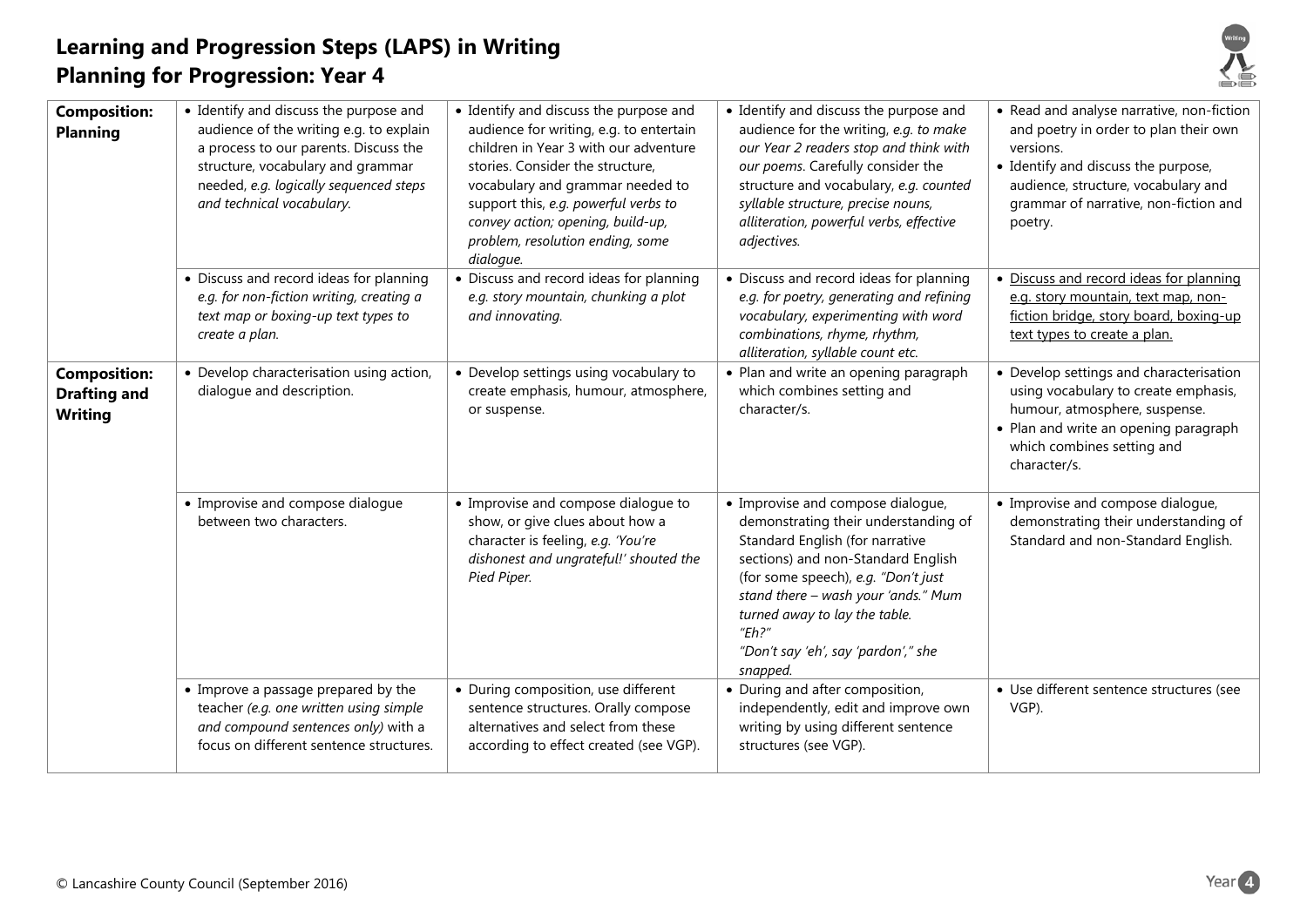

| <b>Composition:</b><br><b>Drafting and</b><br><b>Writing Contd.</b> | • Use paragraphs to organise writing in<br>non-fiction texts, linking ideas across<br>paragraphs using fronted adverbials<br>for when e.g. in newspapers: During the<br>past few days, residents have reported<br>vicious seagull attacks on tourists. |                                                                                                                                                                                                                                            |                                                                                                                                                                                                                                                                                                   | • Use paragraphs to organise writing in<br>fiction and nonfiction texts.                                                                |
|---------------------------------------------------------------------|--------------------------------------------------------------------------------------------------------------------------------------------------------------------------------------------------------------------------------------------------------|--------------------------------------------------------------------------------------------------------------------------------------------------------------------------------------------------------------------------------------------|---------------------------------------------------------------------------------------------------------------------------------------------------------------------------------------------------------------------------------------------------------------------------------------------------|-----------------------------------------------------------------------------------------------------------------------------------------|
|                                                                     | • Link ideas across paragraphs using<br>fronted adverbials for when and where<br>e.g. Several hours later, Back at<br>home                                                                                                                             | • Use paragraphs to organise writing in<br>fiction, beginning a new paragraph to<br>reflect a change of speaker, location<br>and time.<br>• Link ideas across paragraphs using<br>fronted adverbials for where e.g. Back<br>at the bakery, | • Use paragraphs to organise writing in<br>fiction, linking ideas across paragraphs<br>using fronted adverbials for when and<br>where e.g. Several hours later, Back at<br>home                                                                                                                   | • Link ideas across paragraphs using<br>fronted adverbials for when and where<br>e.g. Several hours later, Back at<br>home              |
| <b>Composition:</b><br><b>Evaluating and</b><br><b>Editing</b>      | • Proofread to check for errors in<br>spelling, grammar and punctuation in<br>own writing.                                                                                                                                                             | • Proofread to check for errors in<br>spelling, grammar and punctuation in<br>own and others' writing.                                                                                                                                     | • Proofread to check for errors in<br>spelling, grammar and punctuation in<br>own and others' writing, e.g. Standard<br>English verb inflections such as correct<br>use of 'was' and 'were'.                                                                                                      | • Proofread to check for errors in<br>spelling, grammar and punctuation.                                                                |
|                                                                     | • Discuss own writing with the teacher<br>or a partner and make some<br>improvements the light of evaluation.                                                                                                                                          | • Discuss and propose changes to own<br>and others' writing with partners/small<br>groups, e.g. more appropriate<br>determiner. Improve writing in light of<br>evaluation.                                                                 | • With a focus on audience and purpose,<br>discuss and propose changes with<br>partners and in small groups. Improve<br>writing in the light of evaluation.                                                                                                                                       | • Discuss and propose changes to own<br>and others' writing with partners/small<br>groups.<br>• Improve writing in light of evaluation. |
| <b>Performing</b>                                                   | • Use appropriate intonation, tone and<br>volume to present their writing to a<br>group or class, e.g. pausing at commas<br>which follow adverbs.                                                                                                      | • Use appropriate intonation, tone and<br>volume to present their writing to a<br>range of audiences, e.g. pausing at<br>commas following fronted adverbials;<br>using different voices when reading<br>dialogue.                          | • Use appropriate intonation, tone and<br>volume to present their writing to a<br>range of audiences. Use the voice to<br>respond to the use of Standard and<br>non-Standard English in their own<br>writing, e.g. "Howdy Brer Bear," he<br>called cheerfully. "How're you this fine<br>mornin'?" | • Use appropriate intonation, tone and<br>volume to present their writing to a<br>range of audiences                                    |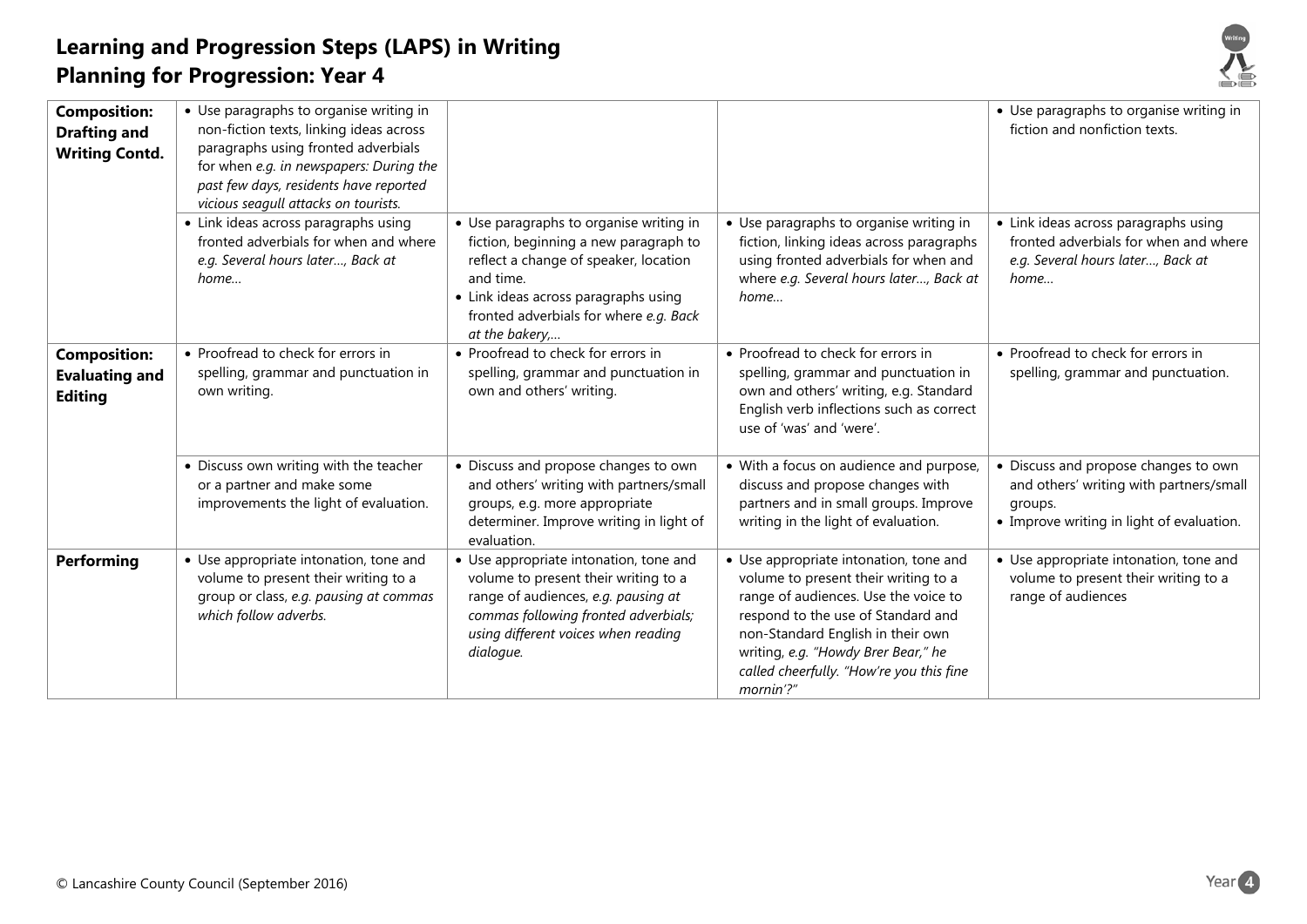

| <b>Range of</b><br><b>Writing:</b>                      | • Fiction e.g. myths, legends, stories from other cultures, stories with historical settings, film and play script.<br>. Non-fiction e.g. magazines, information texts, formal reports, persuasive texts, discussion texts.<br>. Poetry e.g. classic narrative poems, poems with figurative language, poems with a structure. |                                                                                                                                                                                                                                          |                                                                                                                                                                                                                                                                                                                                    |                                                                                                                                                                                                                                                                                 |
|---------------------------------------------------------|-------------------------------------------------------------------------------------------------------------------------------------------------------------------------------------------------------------------------------------------------------------------------------------------------------------------------------|------------------------------------------------------------------------------------------------------------------------------------------------------------------------------------------------------------------------------------------|------------------------------------------------------------------------------------------------------------------------------------------------------------------------------------------------------------------------------------------------------------------------------------------------------------------------------------|---------------------------------------------------------------------------------------------------------------------------------------------------------------------------------------------------------------------------------------------------------------------------------|
|                                                         | LAP <sub>1</sub>                                                                                                                                                                                                                                                                                                              | LAP <sub>2</sub>                                                                                                                                                                                                                         | LAP <sub>3</sub>                                                                                                                                                                                                                                                                                                                   | <b>Key Learning</b>                                                                                                                                                                                                                                                             |
| Vocabulary,<br><b>Grammar</b> and<br><b>Punctuation</b> | • Create complex sentences by adding a<br>relative clause using a relative<br>pronoun: who, which, where, whose,<br>when, that e.g. Prince Llewellyn had a<br>baby son who was his pride and joy.                                                                                                                             | • Create complex sentences by dropping<br>in a relative clause. e.g. Solar flares,<br>which we see as sunspots, occur when<br>magnetic energy is released. Use a<br>range of relative pronouns: who,<br>which, where, whose, when, that. | • Using relative pronouns who, which,<br>where, whose, when, that, create<br>complex sentences by using relative<br>clauses, both at the end of sentences<br>and embedded within, e.g. The<br>animals watched the man who had<br>been chopping down the tree. The man,<br>who had been chopping down the tree,<br>stopped to rest. | • Create complex sentences by using<br>relative clauses with relative pronouns<br>who, which, where, whose, when, that<br>e.g. Sam, who had remembered his<br>wellies, was first to jump in the river.<br>The thief broke into the house which<br>stood on the top of the hill. |
|                                                         |                                                                                                                                                                                                                                                                                                                               |                                                                                                                                                                                                                                          | • Create complex sentences where the<br>relative pronoun is omitted e.g. Tina,<br>standing at the bus stop, pondered the<br>day ahead.                                                                                                                                                                                             | • Create complex sentences where the<br>relative pronoun is omitted e.g. Tina,<br>standing at the bus stop, pondered the<br>day ahead.                                                                                                                                          |
|                                                         | • Create and punctuate complex<br>sentences using ed opening clauses<br>e.g. Exhausted from the race, Sam<br>collapsed in a heap.                                                                                                                                                                                             |                                                                                                                                                                                                                                          | • Create and punctuate complex<br>sentences using ed and ing opening<br>clauses in fiction and non-fiction<br>writing, e.g. Shaped from bronze, the<br>helmet was designed to protect the<br>head during battle. Orbiting in ever<br>increasing circles, the planets come in<br>different sizes, types and colours.                | • Create and punctuate complex<br>sentences using ed opening clauses<br>e.g. Exhausted from the race, Sam<br>collapsed in a heap.                                                                                                                                               |
|                                                         |                                                                                                                                                                                                                                                                                                                               | • Create and punctuate complex<br>sentences using ing opening clauses,<br>e.g. Grinning with anticipation, Paul<br>launched himself from the diving board.                                                                               |                                                                                                                                                                                                                                                                                                                                    | • Create and punctuate complex<br>sentences using ing opening clauses,<br>e.g. Grinning with anticipation, Paul<br>launched himself from the diving board.                                                                                                                      |
|                                                         | • Demarcate complex sentences using<br>commas in order to clarify meaning.                                                                                                                                                                                                                                                    | • Demarcate complex sentences using<br>commas in order to clarify meaning,<br>including those which have relative<br>clauses.                                                                                                            |                                                                                                                                                                                                                                                                                                                                    | • Demarcate complex sentences using<br>commas in order to clarify meaning.                                                                                                                                                                                                      |
|                                                         |                                                                                                                                                                                                                                                                                                                               | • Identify and use commas to indicate<br>parenthesis, e.g. The lighthouse, which<br>had been abandoned for years,<br>towered above the town.                                                                                             |                                                                                                                                                                                                                                                                                                                                    | • Identify and use commas to indicate<br>parenthesis, e.g. The house, lonely and<br>abandoned, teetered on the edge of the<br>cliff.                                                                                                                                            |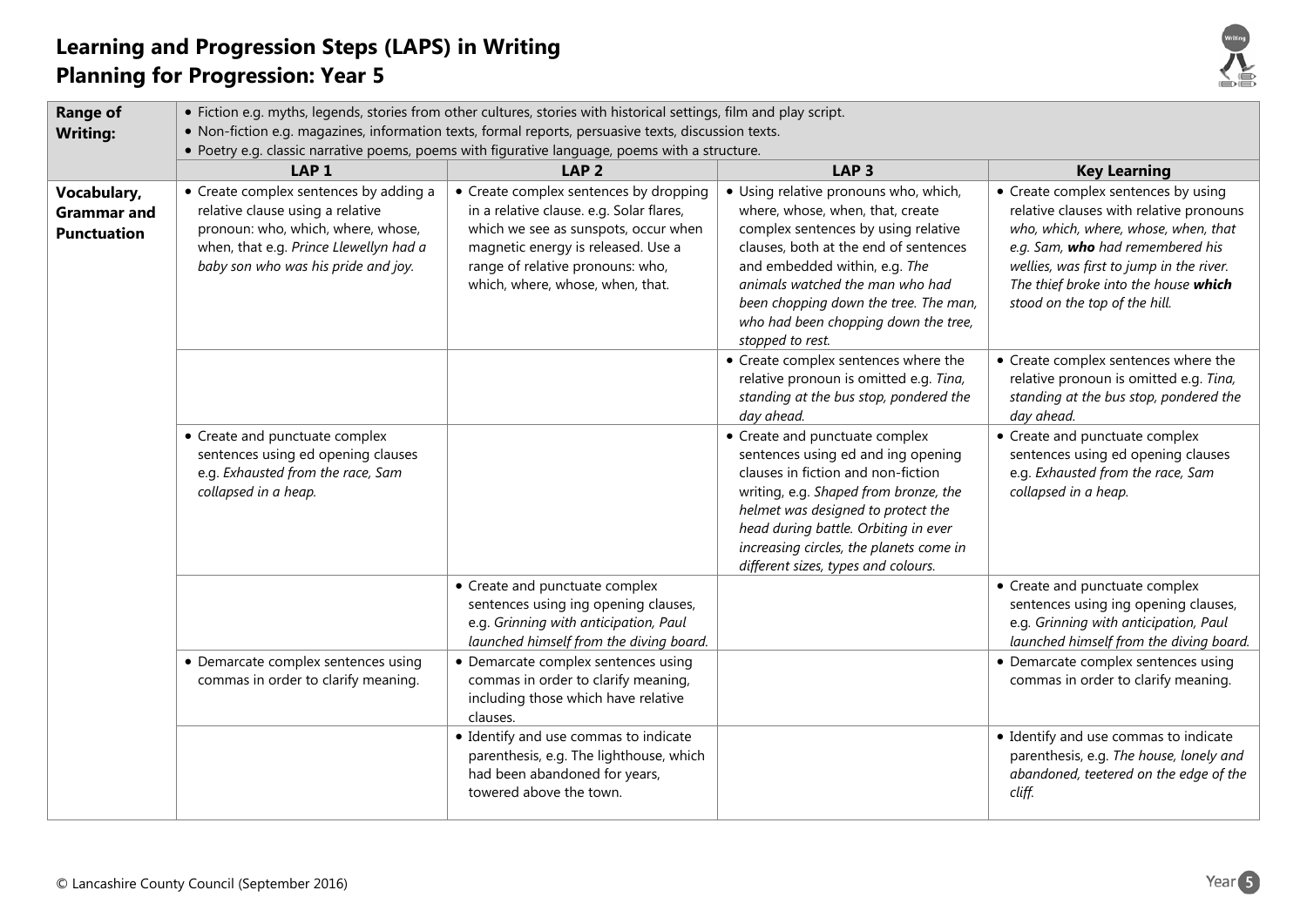

| Vocabulary,<br><b>Grammar</b> and<br><b>Punctuation</b><br>Contd. | • Identify and use brackets to indicate<br>parenthesis, e.g. in formal writing: The<br>Cheetah (Acinonyx jubatus) inhabits<br>open grassland in Africa.<br>• Link ideas across paragraphs using                                                                                                                                                                                                        | • Identify and use dashes to indicate<br>parenthesis, e.g. in less formal writing:<br>The cake was lovely - delicious in fact<br>- so I had another slice.                                                                                                                                                                                                       |                                                                                                                                                                                                                                                                                                                                         | • Identify and use brackets to indicate<br>parenthesis, e.g. in formal writing: The<br>Cheetah (Acinonyx jubatus) inhabits<br>open grassland in Africa<br>• Identify and use dashes to indicate<br>parenthesis, e.g. in less formal writing:<br>The cake was lovely - delicious in fact<br>- so I had another slice.<br>• Link ideas across paragraphs using |
|-------------------------------------------------------------------|--------------------------------------------------------------------------------------------------------------------------------------------------------------------------------------------------------------------------------------------------------------------------------------------------------------------------------------------------------------------------------------------------------|------------------------------------------------------------------------------------------------------------------------------------------------------------------------------------------------------------------------------------------------------------------------------------------------------------------------------------------------------------------|-----------------------------------------------------------------------------------------------------------------------------------------------------------------------------------------------------------------------------------------------------------------------------------------------------------------------------------------|--------------------------------------------------------------------------------------------------------------------------------------------------------------------------------------------------------------------------------------------------------------------------------------------------------------------------------------------------------------|
|                                                                   | adverbials for time, place and numbers<br>e.g. later, nearby, secondly.                                                                                                                                                                                                                                                                                                                                | • Use devices to build cohesion within a<br>paragraph e.g. firstly, then, presently,<br>this, subsequently.                                                                                                                                                                                                                                                      |                                                                                                                                                                                                                                                                                                                                         | adverbials for time, place and numbers<br>e.g. later, nearby, secondly.<br>• Use devices to build cohesion within a<br>paragraph e.g. firstly, then, presently,<br>this, subsequently.                                                                                                                                                                       |
|                                                                   | • Explore, identify, collect and use noun<br>phrases e.g. Gelert stared in horror at<br>the upturned crib with splatters of<br>blood and scratch marks.                                                                                                                                                                                                                                                | • Use expanded noun phrases to convey<br>information concisely, e.g. Ole Kirk<br>Christiansen was a respected carpenter<br>with his own company.                                                                                                                                                                                                                 |                                                                                                                                                                                                                                                                                                                                         | • Use expanded noun phrases to convey<br>complicated information concisely, e.g.<br>carnivorous predators with surprisingly<br>weak jaws and small teeth.                                                                                                                                                                                                    |
| <b>Composition:</b><br><b>Planning</b>                            | • Identify the audience and purpose for<br>a piece of writing and consider this<br>carefully when selecting the language<br>and structures to use, e.g. to entertain<br>children in Key Stage 1 with our play<br>scripts which use dialogue to convey<br>thoughts and feelings and move the<br>action on, adverbs as part of stage<br>directions, and organisational<br>information such as 'Scene 1'. | • Identify the audience and purpose for<br>a piece of writing and consider this<br>carefully when selecting the language<br>and structures to use, e.g. to entertain<br>children in Year 4 with our science<br>fiction stories which include futuristic<br>settings, scientific gadgets, time travel,<br>invented words for objects and names<br>for characters. | • Identify the audience and purpose for<br>a piece of writing and consider this<br>carefully when selecting the language<br>and structures to use, e.g. to persuade<br>my classmates with my speech for a<br>debate using emotive language,<br>statistical information, rhetorical<br>questions, and persuasive words.                  | • Identify the audience and purpose.<br>• Select the appropriate language and<br>structures.                                                                                                                                                                                                                                                                 |
|                                                                   | • Plan writing by drawing on a writing<br>model, e.g. chunking a known fiction<br>text, or boxing up a non-fiction text, in<br>preparation for innovation. Develop<br>and clarify ideas through talk, noting<br>key events and vocabulary on a written<br>plan.                                                                                                                                        | • Compare two similar texts and, with<br>support, draw on these to create own<br>plan. Develop and clarify ideas<br>through talk, noting key events and<br>vocabulary on the created plan.                                                                                                                                                                       | • Drawing on reading and research,<br>create own plan for writing, e.g. read,<br>evaluate and analyse a selection of<br>non-chronological reports before<br>designing the structure and layout of<br>their own plan. Develop and clarify<br>ideas through talk, noting key events<br>and vocabulary on the created plan<br>and phrases. | • Use similar writing models.<br>• Draw on reading and research. Note<br>and develop ideas.                                                                                                                                                                                                                                                                  |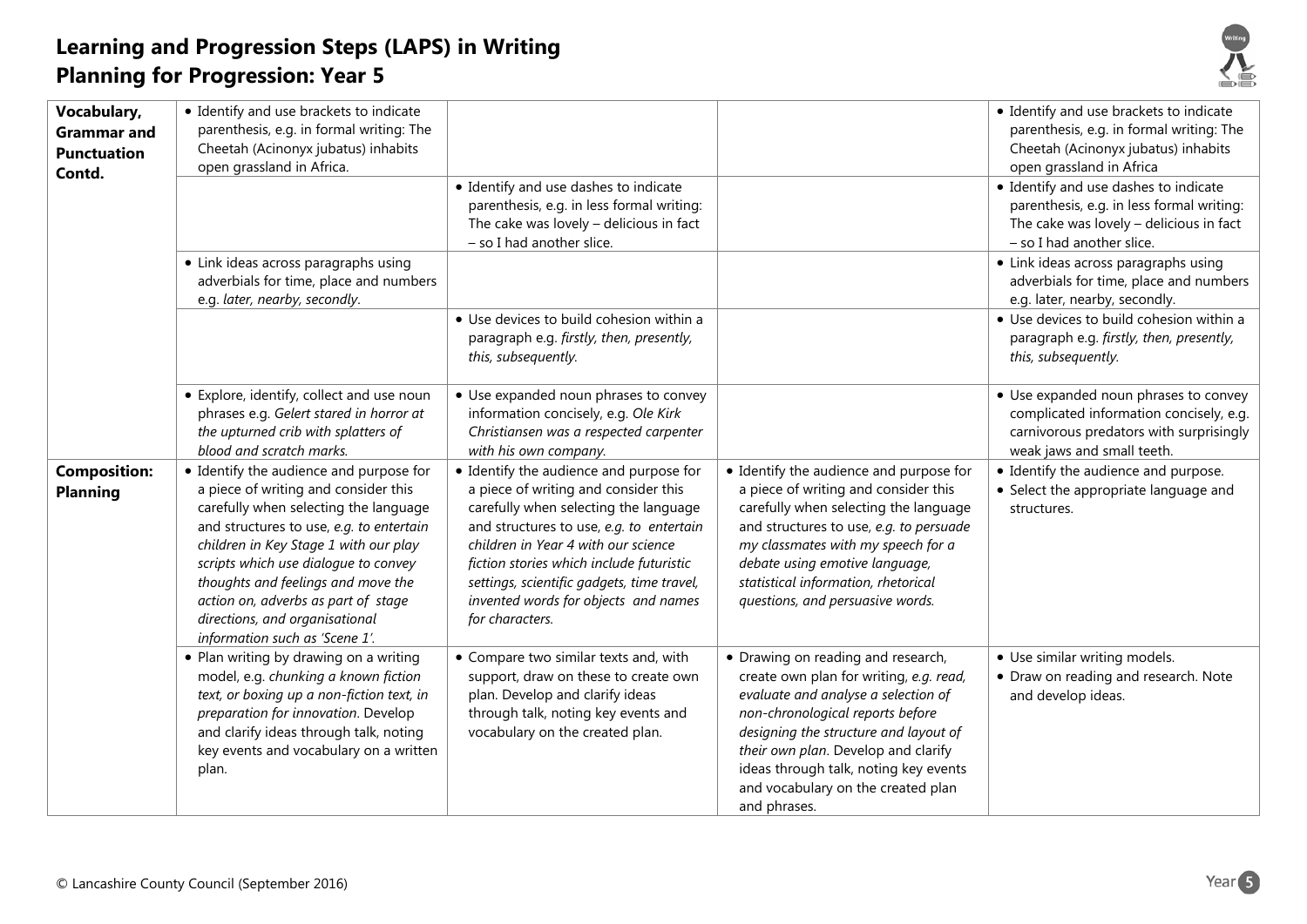

| <b>Composition:</b><br><b>Planning</b><br>Contd.             | • Examine how authors develop<br>characters in books, e.g. study a short<br>section of text which introduces a<br>character, discuss effect on the reader                                               | • Examine how authors develop settings<br>in books, e.g. study a short section of<br>text which describes a setting, discuss<br>effect on the reader and make a toolkit                                                | • Examine how characters and settings<br>are presented in films, e.g. watch a<br>short section of film, stopping<br>frequently to identify sights and sounds                                                | • Think how authors develop characters<br>and settings (in books, films and<br>performances).                                                                                                                                                               |
|--------------------------------------------------------------|---------------------------------------------------------------------------------------------------------------------------------------------------------------------------------------------------------|------------------------------------------------------------------------------------------------------------------------------------------------------------------------------------------------------------------------|-------------------------------------------------------------------------------------------------------------------------------------------------------------------------------------------------------------|-------------------------------------------------------------------------------------------------------------------------------------------------------------------------------------------------------------------------------------------------------------|
|                                                              | and make a toolkit of techniques used.                                                                                                                                                                  | of techniques used.                                                                                                                                                                                                    | (characters and setting). Develop ideas<br>further by adding descriptive<br>vocabulary.                                                                                                                     |                                                                                                                                                                                                                                                             |
| <b>Composition:</b><br><b>Drafting and</b><br><b>Writing</b> | • Show characterisation through the use<br>of description and dialogue, e.g.<br>drawing on reading, develop and use a<br>toolkit to write about a character based<br>on a still or moving image.        | • Select appropriate structure,<br>vocabulary and grammar to describe<br>setting, e.g. drawing on reading,<br>develop and use a toolkit to write a<br>setting description based on a still or<br>moving image.         | • Blend action, dialogue and description<br>within and across paragraphs, e.g.<br>Following modelling, experiment with<br>presenting a short scene from a film as<br>a piece of written prose.              | • Blend action, dialogue and description<br>within and across paragraphs.                                                                                                                                                                                   |
|                                                              | • Improve a passage prepared by the<br>teacher (e.g. one written using an<br>overused sentence opener or type) with<br>a focus on different sentence structures.                                        | • During composition, use different<br>sentence structures. Orally compose<br>alternatives and select from these<br>according to effect created (see VGP).                                                             | • During and after composition,<br>independently, edit and improve own<br>writing by using different sentence<br>structures (see VGP).                                                                      | • Use different sentence structures with<br>increasing control (see VGP)                                                                                                                                                                                    |
| <b>Evaluating and</b><br><b>Editing</b>                      | • Proofread to ensure:<br>Consistent and correct use of tense<br>$\circ$<br>throughout.<br>Consistent subject and verb<br>$\circ$<br>agreement.<br>Spelling and punctuation errors are<br>addressed.    | • Proofread and suggest changes to<br>grammar, vocabulary and punctuation<br>to enhance effects and clarify<br>meaning.                                                                                                | • Assess the effectiveness of own and<br>others' writing in relation to audience<br>and purpose, suggesting changes to<br>grammar, vocabulary and punctuation<br>to enhance effects and clarify<br>meaning. | • Assess the effectiveness of own and<br>others' writing in relation to audience<br>and purpose. Suggest changes to<br>grammar, vocabulary and punctuation<br>to enhance effects and clarify meaning.<br>• Proofread for spelling and punctuation<br>errors |
| <b>Performing</b>                                            | • Use appropriate intonation, tone and<br>volume to present their writing to a<br>group or class, ensuring meaning is<br>clear e.g. using an authoritative tone<br>when delivering a persuasive speech. | • Use appropriate intonation, tone and<br>volume to present their writing to a<br>group or class, ensuring meaning is<br>clear e.g. using intonation in response<br>to commas or dashes which indicate<br>parenthesis. | • Use appropriate intonation, tone and<br>volume to present their writing, adding<br>gesture and movement where<br>appropriate, e.g. performing their own<br>poem.                                          | • Use appropriate intonation and<br>volume.<br>• Add movement.<br>• Ensure meaning is clear.                                                                                                                                                                |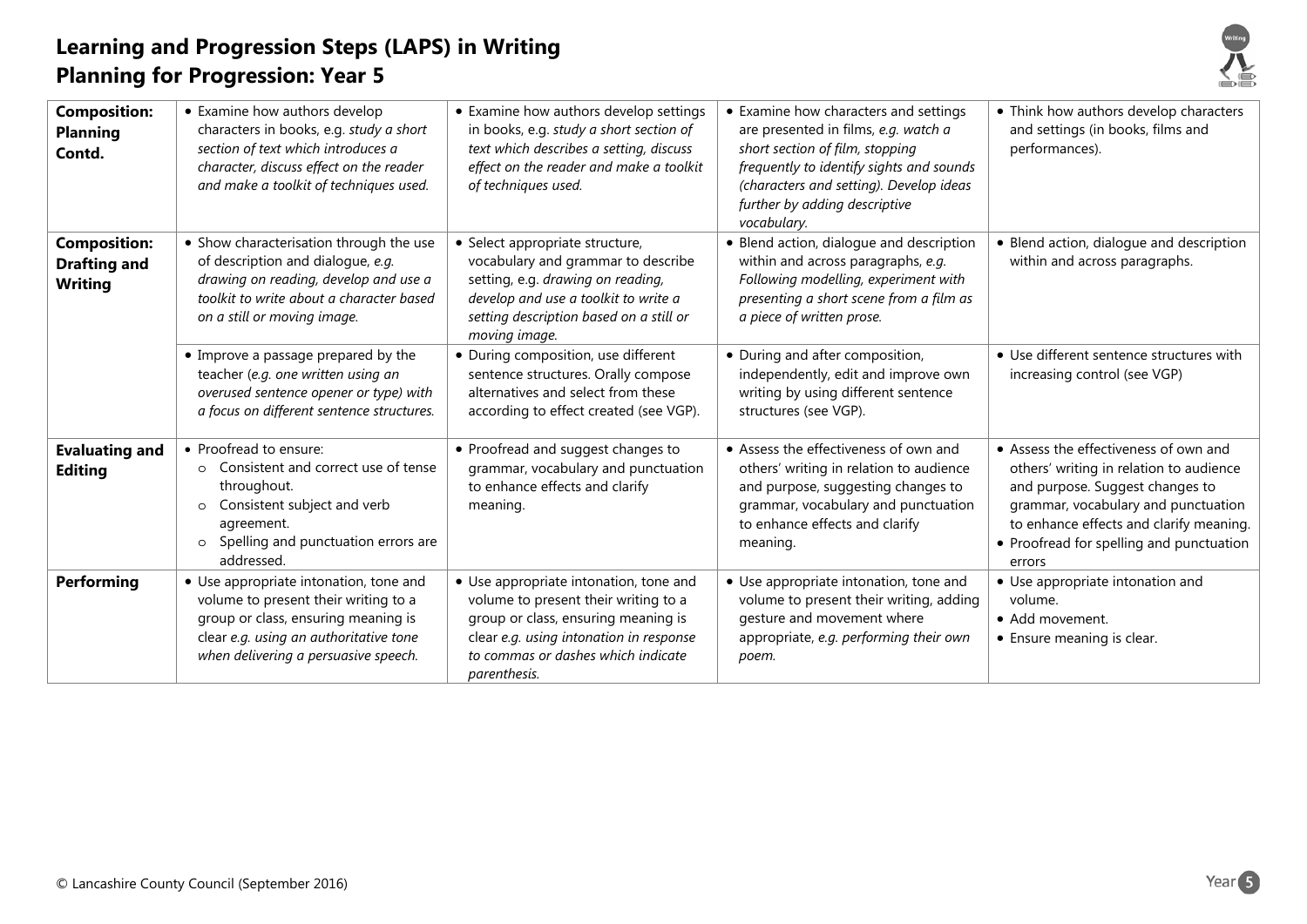

| <b>Range of</b><br><b>Writing:</b>                      | • Fiction e.g. detective fiction, science fiction, stories with flashbacks or time shifts.<br>· Non-fiction e.g. persuasive texts, explanations, discussion texts, recounts, biographies, information text hybrids.<br>• Poetry e.g. classic poetry, poems with imagery, free verse, song lyrics. |                                                                                                                                                                                                                                                       |                                                                                                                                                                                                                                                                                     |                                                                                                                                                                                                                                                                                                                   |
|---------------------------------------------------------|---------------------------------------------------------------------------------------------------------------------------------------------------------------------------------------------------------------------------------------------------------------------------------------------------|-------------------------------------------------------------------------------------------------------------------------------------------------------------------------------------------------------------------------------------------------------|-------------------------------------------------------------------------------------------------------------------------------------------------------------------------------------------------------------------------------------------------------------------------------------|-------------------------------------------------------------------------------------------------------------------------------------------------------------------------------------------------------------------------------------------------------------------------------------------------------------------|
|                                                         | LAP <sub>1</sub>                                                                                                                                                                                                                                                                                  | LAP <sub>2</sub>                                                                                                                                                                                                                                      | LAP <sub>3</sub>                                                                                                                                                                                                                                                                    | <b>Key Learning</b>                                                                                                                                                                                                                                                                                               |
| Vocabulary,<br><b>Grammar and</b><br><b>Punctuation</b> |                                                                                                                                                                                                                                                                                                   | • Use devices to build cohesion between<br>paragraphs in persuasive texts e.g.<br>adverbials such as: similarly, although,<br>additionally, another possibility,<br>alternatively, as a consequence.                                                  | • Use devices to build cohesion between<br>paragraphs in discursive and<br>explanatory texts e.g. adverbials such<br>as: on the other hand, the opposing<br>view, similarly, in contrast, additionally,<br>another possibility, alternatively, as a<br>consequence, as a result of. | • Use devices to build cohesion between<br>paragraphs in persuasive, discursive<br>and explanatory texts e.g. adverbials<br>such as: on the other hand, the<br>opposing view, similarly, in contrast,<br>although, additionally, another<br>possibility, alternatively, as a<br>consequence.                      |
|                                                         | • Use devices to build cohesion<br>between paragraphs in narrative e.g.<br>adverbials such as: in the meantime,<br>meanwhile, in due course, until then.                                                                                                                                          |                                                                                                                                                                                                                                                       |                                                                                                                                                                                                                                                                                     | • Use devices to build cohesion between<br>paragraphs in narrative e.g. adverbials<br>such as: in the meantime, meanwhile,<br>in due course, until then.                                                                                                                                                          |
|                                                         | · Identify in texts, semi-colons which<br>are used to mark the boundary<br>between independent clauses e.g.<br>The heat beat down from a cloudless<br>sky; even the gulls and kittiwakes<br>seemed to be silenced by the sun.                                                                     | • Identify and use of semi-colons to mark<br>the boundary between independent<br>clauses e.g. It is raining; I am fed up.                                                                                                                             | • Edit and improve own writing by using<br>semi-colons to mark the boundary<br>between independent clauses e.g. The<br>day had finally arrived; it was destined<br>to be one to remember.                                                                                           | • Identify and use semi-colons to mark<br>the boundary between independent<br>clauses e.g. It is raining; I am fed up.                                                                                                                                                                                            |
|                                                         | • Identify the subject and object of a<br>sentence, e.g. David Beckham<br>(subject) had always excelled at sports<br>(object).                                                                                                                                                                    | • Explore and investigate active and<br>passive e.g. in narrative writing, The<br>thief had broken the window in the<br>greenhouse versus The window in the<br>greenhouse had been broken.                                                            | • Explore and investigate active and<br>passive e.g. Comparing and using<br>phrases such as Some people argue<br>that (active) and It has been argued<br>that (passive) for use in debate.                                                                                          | • Explore and investigate active and<br>passive e.g. I broke the window in the<br>greenhouse versus the window in the<br>greenhouse was broken.                                                                                                                                                                   |
|                                                         | • Explore, collect and use examples of<br>the past perfect form of verbs to<br>mark relationships of time and cause<br>e.g. He had spent his whole<br>childhood by the sea (past perfect).                                                                                                        | • Explore, collect and use examples of the<br>present perfect form of verbs to mark<br>relationships of time and cause e.g. The<br>culprit has left footprints across the<br>lawn or I have searched the crime scene<br>thoroughly (present perfect). | • Explore, collect and use examples of<br>the future perfect form of verbs to<br>mark relationships of time and cause<br>e.g. I will have finished by tomorrow<br>(future perfect).                                                                                                 | • Explore, collect and use examples of<br>the perfect form of verbs to mark<br>relationships of time and cause e.g. /<br>had eaten lunch when you came (past<br>perfect); She has eaten lunch already or<br>I have eaten lunch already (present<br>perfect); I will have eaten lunch by then<br>(future perfect). |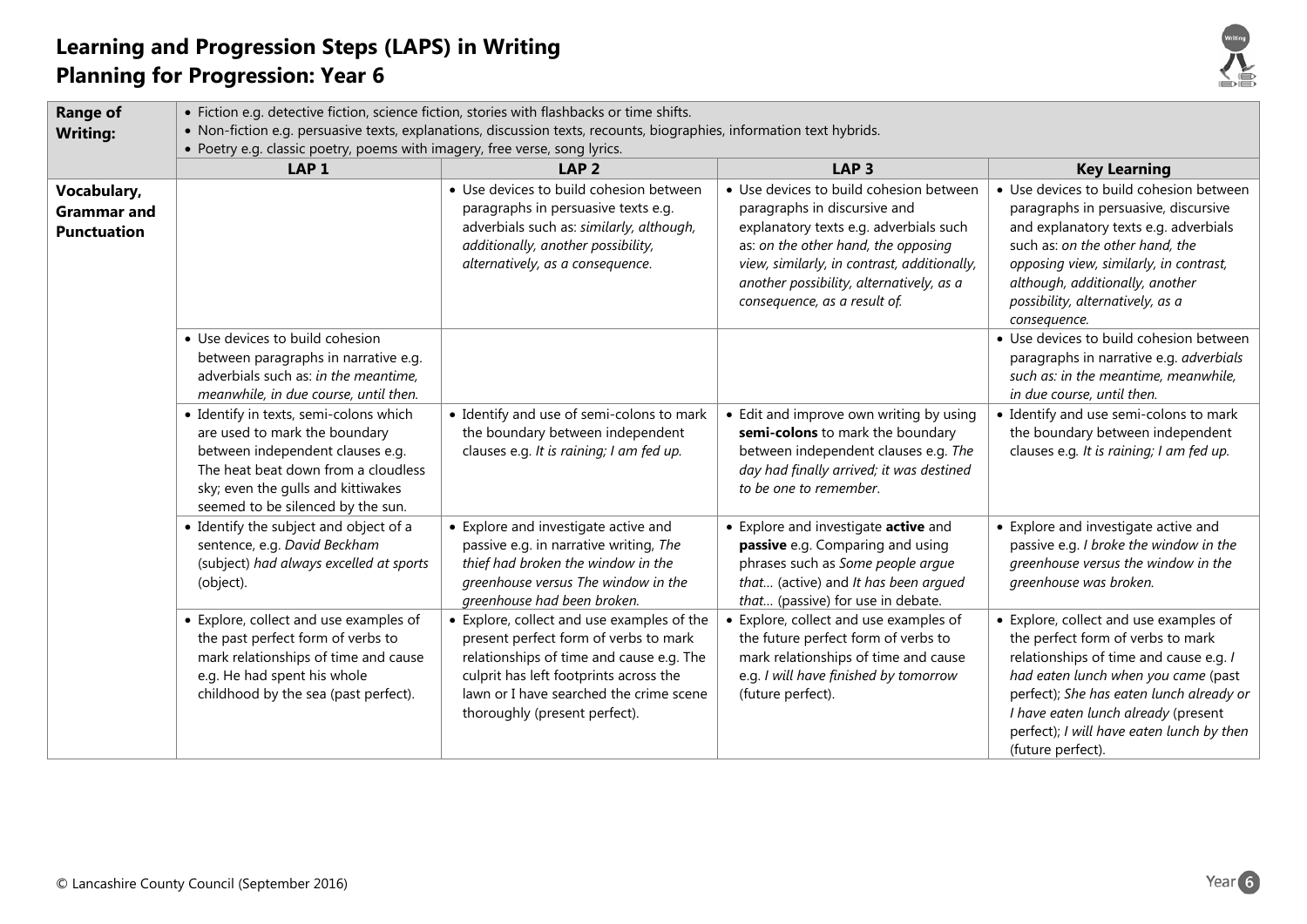

| Vocabulary,<br><b>Grammar and</b><br><b>Punctuation</b><br>Contd. |                                                                                                                                                                                                                                                                                                                                             |                                                                                                                                                                                                                                                                                                       | • Explore how hyphens can be used to<br>avoid ambiguity e.g. Tracey is the best-<br>known cyclist in the competition<br>(Tracey is known better than every<br>other competitor) versus Tracey is the<br>best known cyclist in the competition<br>(Tracey is the best of all the known<br>competitors).                                            | • Explore how hyphens can be used to<br>avoid ambiguity e.g. man eating shark<br>versus man-eating shark.                                                                                 |
|-------------------------------------------------------------------|---------------------------------------------------------------------------------------------------------------------------------------------------------------------------------------------------------------------------------------------------------------------------------------------------------------------------------------------|-------------------------------------------------------------------------------------------------------------------------------------------------------------------------------------------------------------------------------------------------------------------------------------------------------|---------------------------------------------------------------------------------------------------------------------------------------------------------------------------------------------------------------------------------------------------------------------------------------------------------------------------------------------------|-------------------------------------------------------------------------------------------------------------------------------------------------------------------------------------------|
|                                                                   | • Use subjunctive forms in formal<br>speech and writing, focusing on wish<br>and if- clauses e.g. If I were to win the<br>lottery, I would; I wish I were more<br>tolerant.                                                                                                                                                                 | • Explore, collect and use subjunctive<br>forms within formal speech and<br>writing, focusing on requests e.g. The<br>school requires that all pupils be<br>honest. His Majesty decrees that all his<br>subjects be counted. His Majesty insists<br>that the wedding planner remain in the<br>palace. | • Edit and improve own formal writing<br>and speech by using subjunctive forms<br>e.g. If I were to predict the future for<br>these creatures; The law requires that<br>zoos be inspected annually.                                                                                                                                               | • Explore, collect and use subjunctive<br>forms for formal speech and writing<br>e.g. If I were able to come to your party,<br>I would; The school requires that all<br>pupils be honest. |
| <b>Composition:</b><br><b>Planning</b>                            | • Identify the audience and purpose for<br>a piece of writing and consider this<br>carefully when selecting the text-form,<br>type and language for writing, e.g. To<br>share my opinion with other theatre-<br>goers by writing a formal review of a<br>performance, selecting appropriate<br>vocabulary, sentences and text<br>structure. | • Identify the audience and purpose for<br>a piece of writing and consider this<br>carefully when selecting the text-form,<br>type and language for writing, e.g. to<br>inform my classmates about a subject<br>or person by writing an information<br>hybrid text.                                   | • Identify the audience and purpose for<br>a piece of writing and consider this<br>carefully when selecting the text-form,<br>type and language for writing, e.g. To<br>write a persuasive speech to present<br>within a class debate which includes<br>formal language, the passive voice,<br>statistical information and persuasive<br>devices. | • Identify audience and purpose. Choose<br>appropriate text-form and type for all<br>writing.<br>• Select the appropriate structure,<br>vocabulary and grammar.                           |
|                                                                   | • Plan writing by drawing on a writing<br>model, e.g. chunking a known fiction<br>text or boxing up a non-fiction text, in<br>preparation for innovation. Develop<br>and clarify ideas through talk, noting<br>key ideas and vocabulary on a written<br>plan.                                                                               | • Compare two similar texts and draw<br>on these to create own plan for<br>writing. Develop and clarify ideas<br>through talk, noting key ideas and<br>vocabulary on the plan.                                                                                                                        | • Draw on similar writing models,<br>reading and research to create own<br>plan for writing, e.g. watch, read and<br>evaluate a range of persuasive speeches<br>before designing the structure and<br>layout of their own.                                                                                                                        | • Draw on similar writing models,<br>reading and research.                                                                                                                                |
|                                                                   | • Examine and compare how authors<br>develop characters in books, e.g. study<br>a short section of text which introduces<br>a character, discuss the effect of this<br>description and create a toolkit of<br>techniques used. Use to support writing.                                                                                      | • Examine and compare how authors<br>develop settings in books, e.g. study a<br>short section of text which introduces a<br>setting, discuss the effect of this<br>description and create a toolkit of<br>techniques used. Use to support writing.                                                    | • Compare how characters and settings<br>are presented in films and<br>performances, e.g. watch a short<br>section of film, pausing frequently to<br>identify sights and sounds linked to<br>character and setting. Create a toolkit<br>of devices and use to support writing.                                                                    | • Compare how authors develop<br>characters and settings (in books, films<br>and performances).                                                                                           |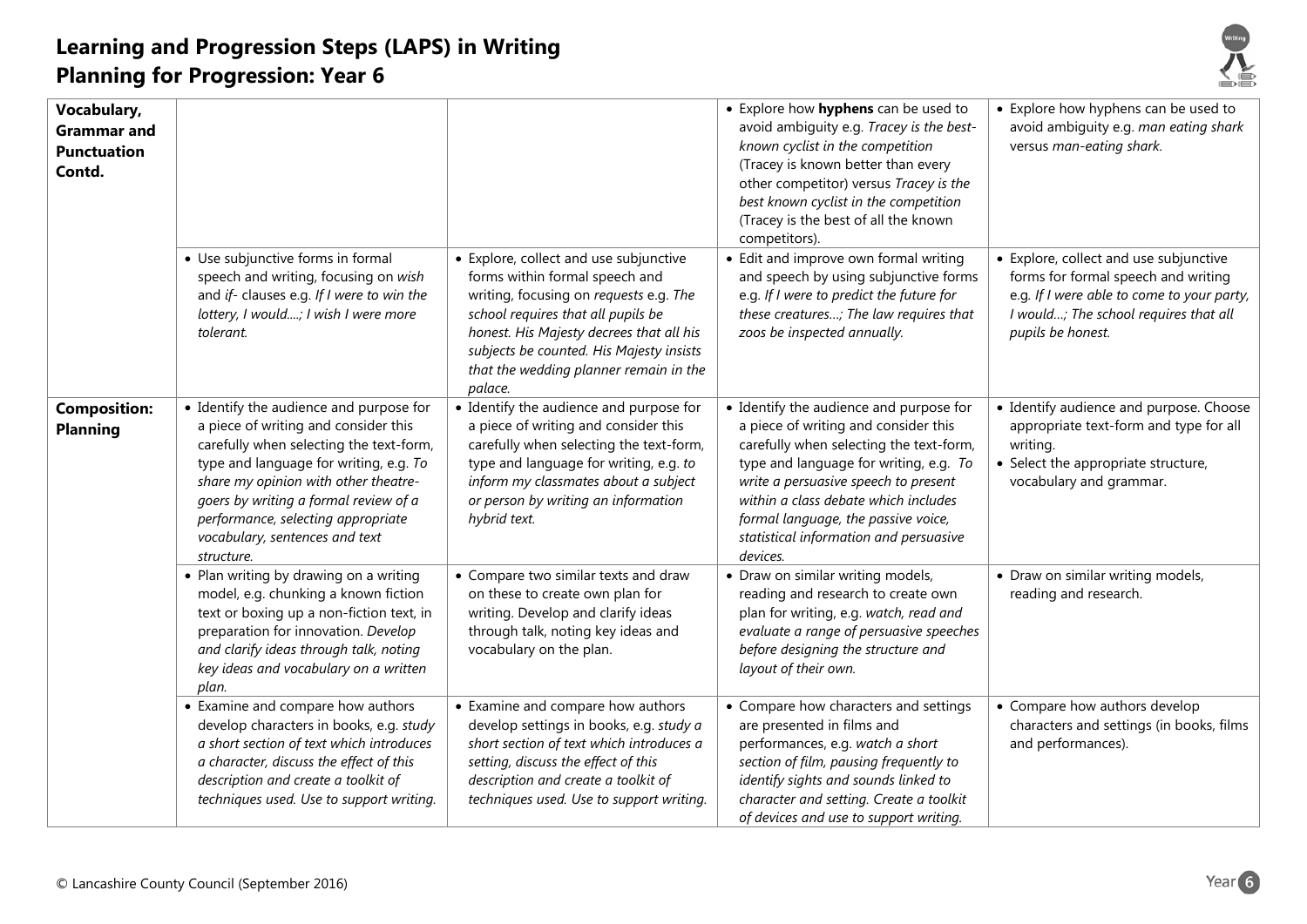

| <b>Composition:</b><br><b>Drafting and</b><br><b>Writing</b> | • Select appropriate vocabulary and<br>language effects, appropriate to task,<br>audience and purpose, for precision<br>and impact.<br>• Explore the effect of using more<br>formal vocabulary and sentence<br>structures by comparing statements                                                                                              | • Explore, collect and use vocabulary<br>typical of formal and informal speech<br>and writing e.g. find out - discover, ask                                                                                                                                                                                         | • Select and discuss appropriate register<br>for formal and informal purposes, e.g.<br>a speech for a debate (formal), dialogue                                                                                                                                                                                                                                                                 | • Select appropriate vocabulary and<br>language effects, appropriate to task,<br>audience and purpose, for precision<br>and impact<br>• Select appropriate register for formal<br>and informal purposes, e.g. a speech<br>for a debate (formal), dialogue within |
|--------------------------------------------------------------|------------------------------------------------------------------------------------------------------------------------------------------------------------------------------------------------------------------------------------------------------------------------------------------------------------------------------------------------|---------------------------------------------------------------------------------------------------------------------------------------------------------------------------------------------------------------------------------------------------------------------------------------------------------------------|-------------------------------------------------------------------------------------------------------------------------------------------------------------------------------------------------------------------------------------------------------------------------------------------------------------------------------------------------------------------------------------------------|------------------------------------------------------------------------------------------------------------------------------------------------------------------------------------------------------------------------------------------------------------------|
|                                                              | prepared by the teacher e.g. We will<br>have cakes and drinks (informal);<br>Refreshments will be provided (formal).                                                                                                                                                                                                                           | for - request, ask about - enquire, go in<br>$-$ enter, get hold of $-$ acquire, leave $-$<br>exit.                                                                                                                                                                                                                 | within narrative (formal or informal),<br>text message to a friend (informal).                                                                                                                                                                                                                                                                                                                  | narrative (formal or informal), text<br>message to a friend (informal).                                                                                                                                                                                          |
|                                                              | • Blend action and dialogue within<br>sentences and paragraphs to convey<br>character and advance the action e.g.<br>She turned on them, fists flailing and<br>chased them back up the stairs, her<br>eyes burning with simulated fury. 'Just<br>'cos you don't believe in anything 'cept<br>motorbikes and football and all that<br>rubbish!' | • Blend action and description within<br>sentences and paragraphs to convey<br>character and advance the action e.g.<br>He looked at me. His eyes were<br>watering a bit and he wiped them with<br>a dark blue hanky he always had in his<br>top pocket.                                                            | • Blend action, dialogue and description<br>within sentences and paragraphs to<br>convey character and advance the<br>action e.g. 'They're perfect'. Sophie<br>turned the books over. She sniffed the<br>insides. The paper smelt of brambles<br>and tin kettles.                                                                                                                               | • Blend action, dialogue and description<br>within sentences and paragraphs to<br>convey character and advance the<br>action e.g. Tom stomped into the<br>room, flung down his grubby, school<br>bag and announced, through gritted<br>teeth, "It's not fair!"   |
|                                                              | • Revise the use of different sentence<br>structures, e.g. simple sentences for<br>clarity or impact, compound sentences<br>to link ideas, complex sentences with a<br>range of openers. Improve sentences<br>and short texts prepared by the teacher<br>and discuss effects created.                                                          | • Revise the different sentence<br>structures, e.g. simple sentences for<br>clarity or impact, compound sentences<br>to link ideas, complex sentences with a<br>range of openers. Discuss effects<br>created. Using own writing, experiment<br>with different effects by changing<br>sentence types and structures. | • When writing and editing, consciously<br>control the use of different sentence<br>structures for effect.                                                                                                                                                                                                                                                                                      | • Consciously control the use of<br>different sentence structures for effect                                                                                                                                                                                     |
|                                                              | • Use synonyms and pronouns to build<br>cohesion within and across<br>paragraphs, e.g. animals - creatures,<br>beasts, species, wildlife, birds,<br>mammals, they.                                                                                                                                                                             | • Use devices to build cohesion within<br>and across paragraphs in narrative<br>writing, e.g. adverbials such as<br>meanwhile; several days earlier; years<br>passed, many hundreds of years later;<br>back in 1837.                                                                                                | • Use a wide range of devices to build<br>cohesion within and across<br>paragraphs, e.g. adverbials (by the end<br>of October; A few weeks later);<br>pronouns (Rob knocked on the door. An<br>old woman opened it and stared down<br>at the boy. He smiled back.); and<br>synonyms (cheetahs - animals,<br>magnificent creatures, endangered<br>species, huge cats, fascinating<br>creatures). | • Use a wide range of devices to build<br>cohesion within and across<br>paragraphs.                                                                                                                                                                              |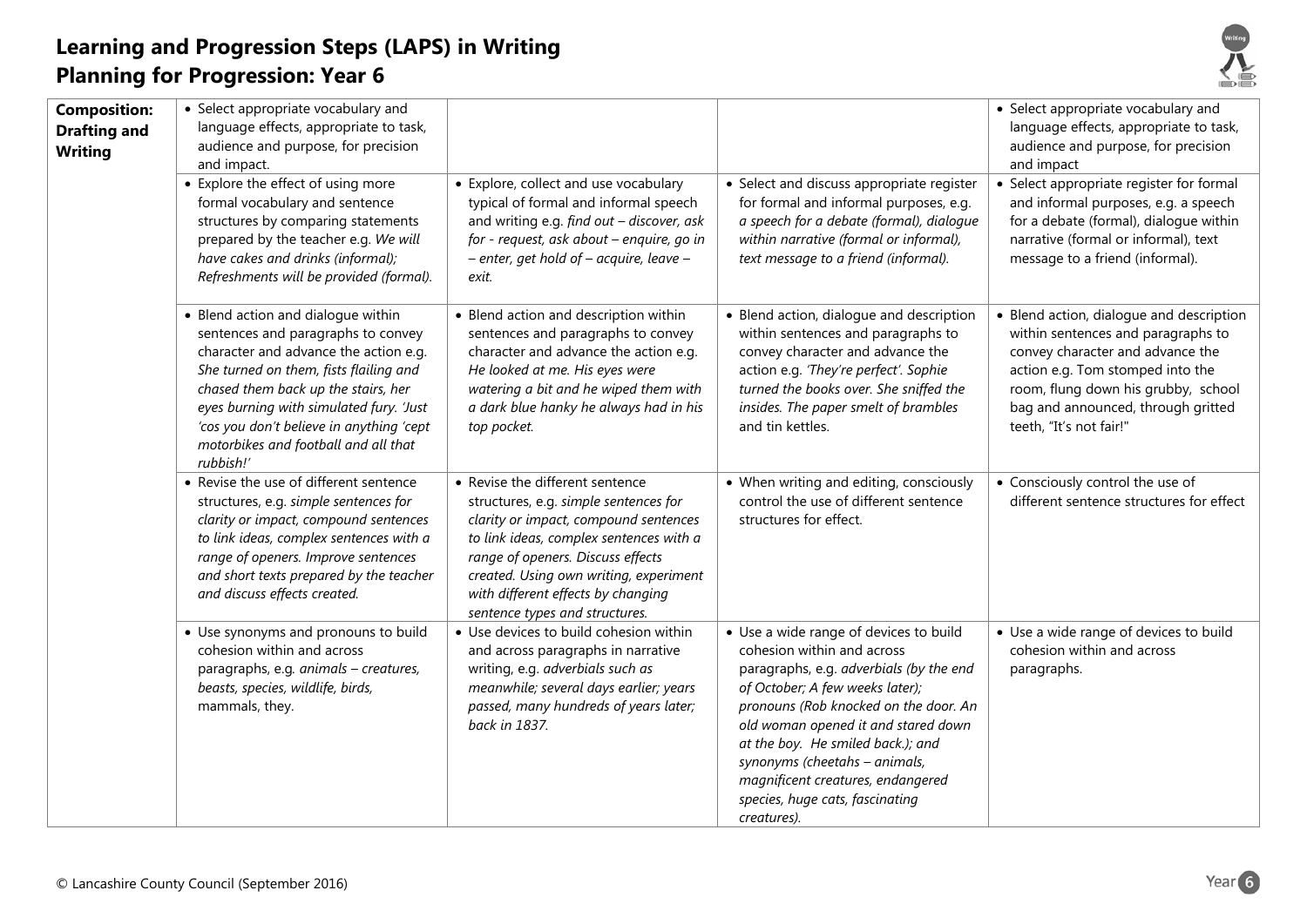

| <b>Composition:</b><br><b>Drafting and</b><br><b>Writing</b><br>Contd.<br>Writing,<br>Evaluating,<br><b>Editing and</b><br><b>Performing</b> | • Reflect upon the effectiveness of<br>writing in relation to audience and<br>purpose.<br>• Proofread to ensure:<br>Consistent and correct use of<br>$\circ$<br>tense throughout.<br>Consistent subject and verb<br>$\circ$<br>agreement.<br>Spelling and punctuation errors<br>$\circ$<br>are addressed. | • Reflect upon the effectiveness of<br>writing in relation to audience and<br>purpose. Proofread, suggest and<br>makes changes to grammar,<br>vocabulary and punctuation in order<br>to enhance effects and clarify<br>meaning. | • Find examples of where authors have<br>broken conventions to achieve specific<br>effects and use similar techniques in<br>own writing - e.g. repeated use of 'and'<br>to convey tedium, one word sentence.<br>• Assess the effectiveness of own and<br>others' writing in relation to audience<br>and purpose, suggesting changes to<br>grammar, vocabulary and punctuation<br>to enhance effects and clarify<br>meaning. | • Find examples of where authors have<br>broken conventions to achieve specific<br>effects and use similar techniques in<br>own writing - e.g. repeated use of 'and'<br>to convey tedium, one word sentence.<br>• Reflect upon the effectiveness of<br>writing in relation to audience and<br>purpose, suggesting and making<br>changes to enhance effects and clarify<br>meaning.<br>• Proofread for grammatical, spelling<br>and punctuation errors. |
|----------------------------------------------------------------------------------------------------------------------------------------------|-----------------------------------------------------------------------------------------------------------------------------------------------------------------------------------------------------------------------------------------------------------------------------------------------------------|---------------------------------------------------------------------------------------------------------------------------------------------------------------------------------------------------------------------------------|-----------------------------------------------------------------------------------------------------------------------------------------------------------------------------------------------------------------------------------------------------------------------------------------------------------------------------------------------------------------------------------------------------------------------------|--------------------------------------------------------------------------------------------------------------------------------------------------------------------------------------------------------------------------------------------------------------------------------------------------------------------------------------------------------------------------------------------------------------------------------------------------------|
|                                                                                                                                              | • Use appropriate intonation, tone<br>and volume to present their writing<br>to a group or class, ensuring<br>meaning is clear e.g. adopting a<br>formal tone when delivering a review.                                                                                                                   | • Use appropriate and effective<br>intonation, tone and volume to<br>present their writing to a group or<br>class, ensuring meaning is clear e.g.<br>using intonation in response to<br>punctuation to mark clauses.            | • Use appropriate intonation, tone and<br>volume to present their writing, adding<br>gesture and movement where<br>appropriate, e.g. performing their own<br>роет.                                                                                                                                                                                                                                                          | • Use appropriate and effective<br>intonation and volume.<br>• Add gesture and movement to<br>enhance<br>• Encourage and take account of<br>audience engagement.                                                                                                                                                                                                                                                                                       |